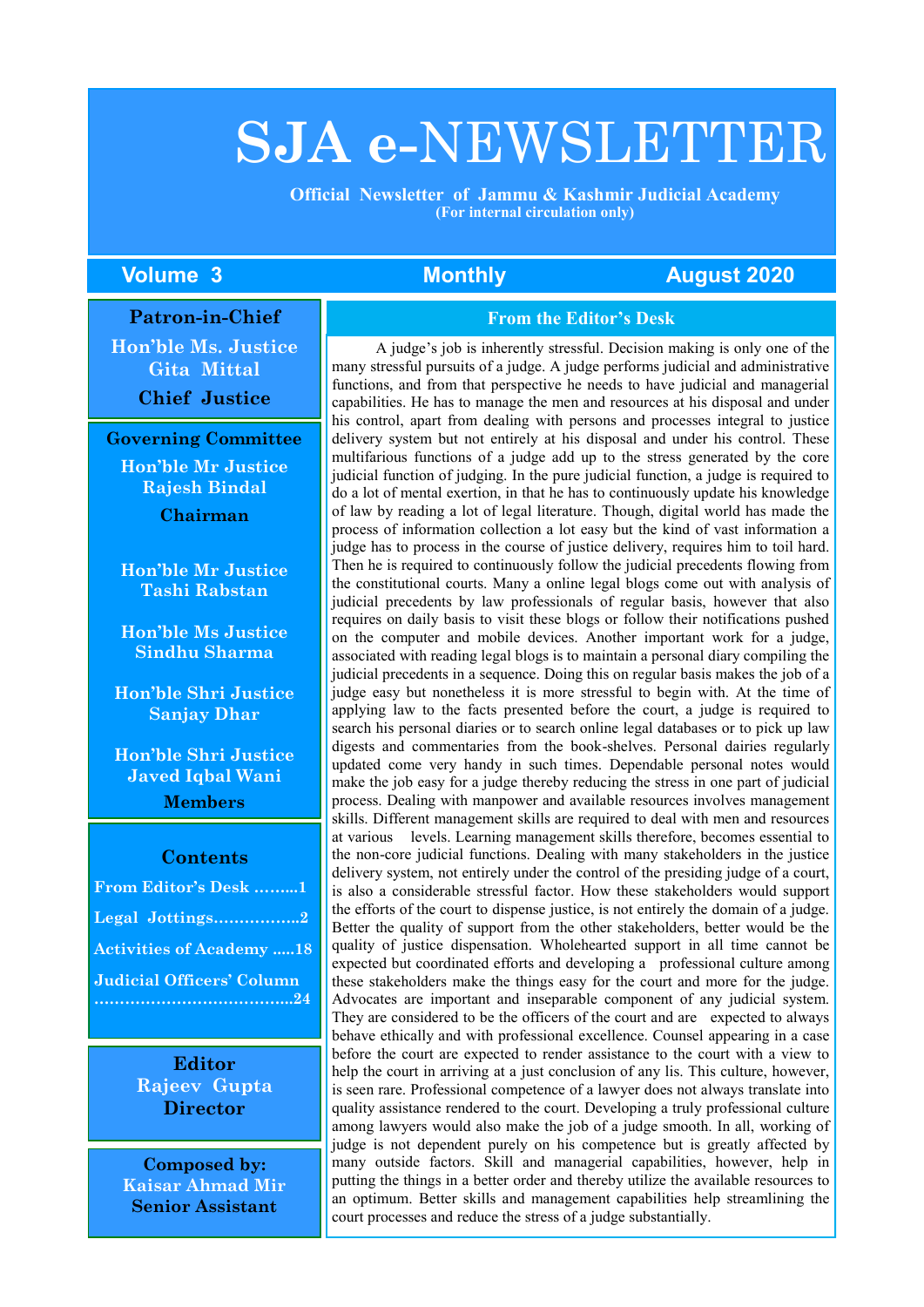## **LEGAL JOTTINGS**

"We expect members of the noble fraternity to respect themselves first. They are an intellectual class of the society. What may be proper for others may still be improper for them, the expectations from them is to be exemplary to the entire society, then only the dignity of noble profession and judicial system can be protected."

**Arun Mishra J.** *in Reepak Kansal v. Secretary General, Supreme Court of India & Ors. Writ Petition (Civil) No.541 of 2020, decided on July, 2020* 

### **CRIMINAL**

### **Supreme Court Judgments**

### **Special Leave to Appeal (Crl.) No. 2787/2020 Satyabrat Gupta v. The State of Jharkhand Decided on: July 29, 2020**

The Supreme Court in this case reiterated the legal position and confirmed the view taken by the High Court that in a case involving charges under the Prevention of Corruption Act and Indian Penal Code, if sanction is not forthcoming in the former charge, prosecution can continue in the later in case sanction relates to that charge. Sanction not granted in the P.C. Act is no bar to proceed with offence under IPC if sanction in that respect is granted by the sanctioning authority.

### **Criminal Appeal No. 283 of 2011 Parminder Kaur @ P.P Kaur@ Soni v. State of Punjab.**

### **Decided on: July 28, 2020**

A complaint was filed under sections 366A and 506 of IPC by the prosecutrix alleging that the appellant who lives with her child, mother and a boy who was a tenant in her house enticed her to indulge into the illicit intercourse with the boy. During the trial the appellant denied the allegations and gave an alternate version in her statement u/s 313 of CrPC.

The Supreme Court noted that under Criminal Procedure Code, after the closure of prosecution evidence and examination of all witnesses the accused is given an opportunity of explanation through section 313(1) (b) of the Code. Any alternate version of the events and interpretations offered by the accused must be carefully analysed and considered by the trial court in compliance of section 313(4). Such

opportunity is a valuable right of the accused to seek justice and defend oneself. Failure of the trial court to fairly apply its mind and consider the defence, could endanger the conviction itself. Unlike the prosecution which needs to prove the case beyond reasonable doubt, the accused merely needs to create reasonable doubt or prove their alternate version by mere preponderance of probability. Thus, once a plausible version has been put forth in defence at the Section 313 CrPC examination stage, then it is for the prosecution to negate such defence plea.

The Hon'ble Supreme Court set aside the order of the High Court and the trial court holding that the prosecution had failed to prove the guilt of the appellant under section 366A and 506 of IPC beyond reasonable doubt.

### **Criminal Appeal No. 2463 of 2014 Shailendra Swarup v. The Deputy Director, Enforcement Directorate Decided on: July 27, 2020**

The Supreme Court in this case held that the liability to proceed with for offence under Section 68 of Foreign Exchange Regulation Act (FERA) depends on the role one plays in the affairs of the company and not on mere designation or status. For a Director's lability to arise, it must be made out that at the time of commission of offence, the Director was in charge of and was responsible to the company for conduct of the business of the company.

In this case, the Enforcement Directorate had issued a show cause notice to the appellant who happened to be a practicing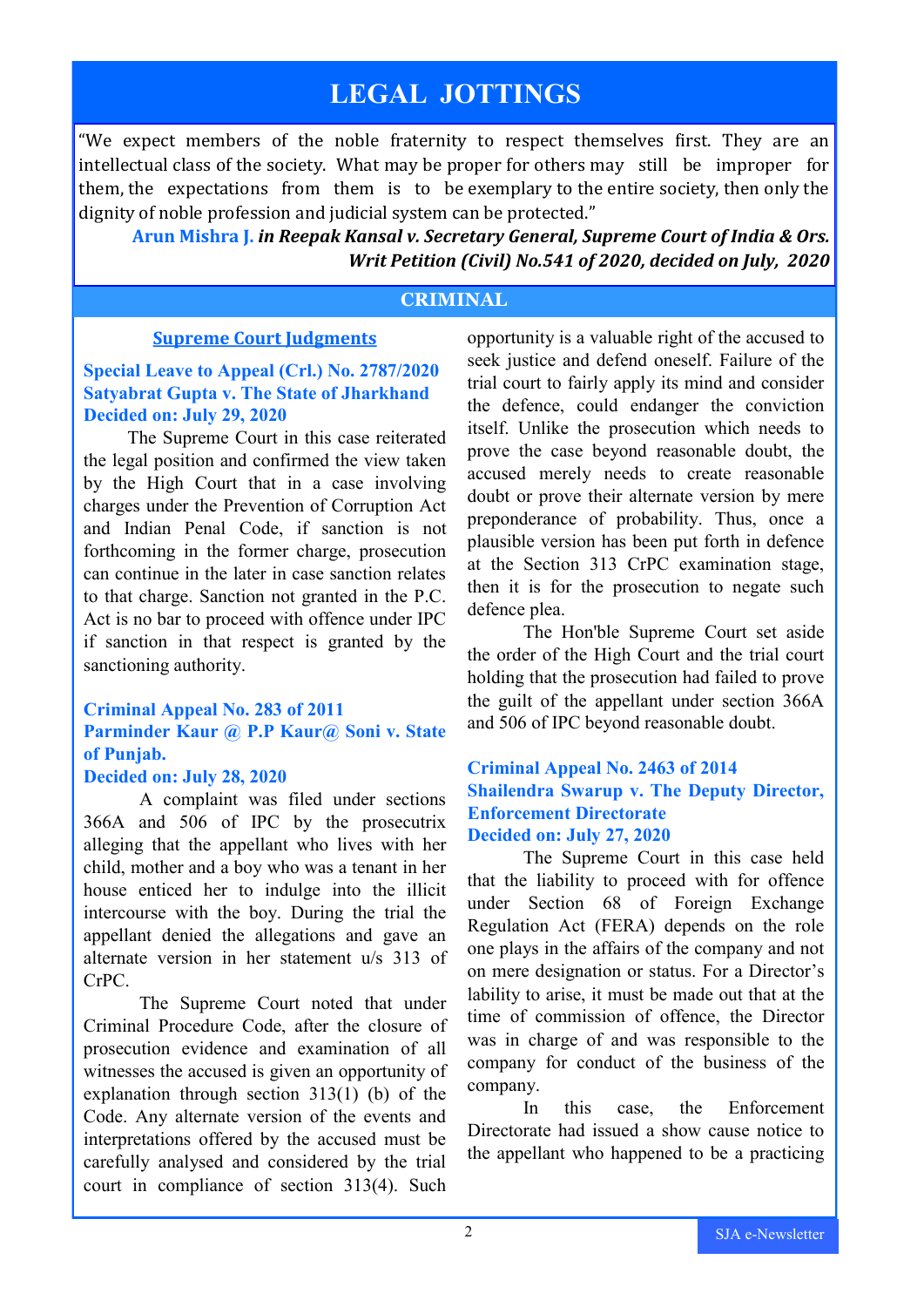advocate. He responded to the notice stating that he was only a part time non-executive director of the company and had no role in day to day affairs of the company.

The Supreme Court considered the issue by referring to case law S.M.S. Pharmaceuticals Ltd. v. Neeta Bhalla, (2005) 8 SCC 89, handed down in terms of Section 141 of N.I. Act. The Court drew parity between the two provisions and held that the Enforcement Directorate was not right in fixing the liability of the appellant in the wake of material to suggest that the appellant was only a part time, non-executive director of the company. The Adjudicating Officer imposed the penalty without returning a finding that the appellant was liable for contravention of Section 8(3), 8(4) and Section 68 of the FERA. The Court allowed the appeal and quashed the order of the Adjudicating Officer.

### **CA No. 20825-20826 of 2017**

### **Arjun Panditrao Khotkar v. Kailash Kushanrao Gorantyal Date of Decision: July 14, 2020**

In this Reference regarding interpretation of Section 65B of the Evidence Act i.e. admissibility of electronic records, the Hon'ble Supreme Court held that the certificate required under Section 65B(4) is a condition precedent to the admissibility of evidence by way of electronic record. The verdict has reiterated the position held by the 3-judges bench in Anvar P.V. v. P.K. Basheer, (2014) 10 SCC 473, and held the division bench ruling in Shafhi Mohammad v. State of Himachal Pradesh, (2018) 2 SCC 801, as not the good law. However, it was clarified that when original document itself is produced; certificate is not required.

This reference pertained to the July 26, 2019 order, in which, after quoting Anvar P.V. v. P.K. Basheer, it was observed that a Division Bench judgment in Shafhi Mohammad v. State of Himachal Pradesh may need reconsideration by a larger Bench. In 'Shafhi Mohammad', it was "clarified" that the requirement of certificate under Section 64B(4), being procedural, may be dispensed with by the Court wherever the interest of justice so requires, and

one such circumstance in which the interest of justice so justifies would be where the electronic device is produced by a party who is not in possession of such device, due to which such party is unable to secure the certificate.

The 3-judge bench, observed:

"the major premise of Shafhi Mohammad (supra) that such certificate cannot be secured by persons who are not in possession of an electronic device is wholly incorrect. An application can always be made to a Judge for production of such a certificate from the requisite person under Section 65B(4) in cases in which such person refuses to give it."

Moreover, the Bench clarified that the last sentence in Anvar P.V. case which reads as "…if an electronic record as such is used as primary evidence under Section 62 of the Evidence Act…" is to be read without the words "under Section 62 of the Evidence Act, …

On the question pertaining to the stage at which the certificate is to be furnished to the Court, the bench noted that Section 65B does not specify the stage for this purpose. In cases where such certificate could be procured by the person seeking to rely upon an electronic record, such certificate must accompany the electronic record when the same is produced in evidence. However, in cases where certificate is defective, or where such certificate has been demanded but not furnished by the concerned person, the Judge conducting the trial must summon the person(s) referred to in Section 65B(4) of the Evidence Act, and require that such certificate be given by such person(s). This, the trial Judge ought to do when the electronic record is produced in evidence before him without the requisite certificate in the aforementioned circumstances. This is, of course, subject to discretion being exercised in civil cases in accordance with law, and in accordance with the requirements of justice on the facts of each case.

As regards criminal cases, the Court observed as under:

"When it comes to criminal trials, it is important to keep in mind the general principle that the accused must be supplied all documents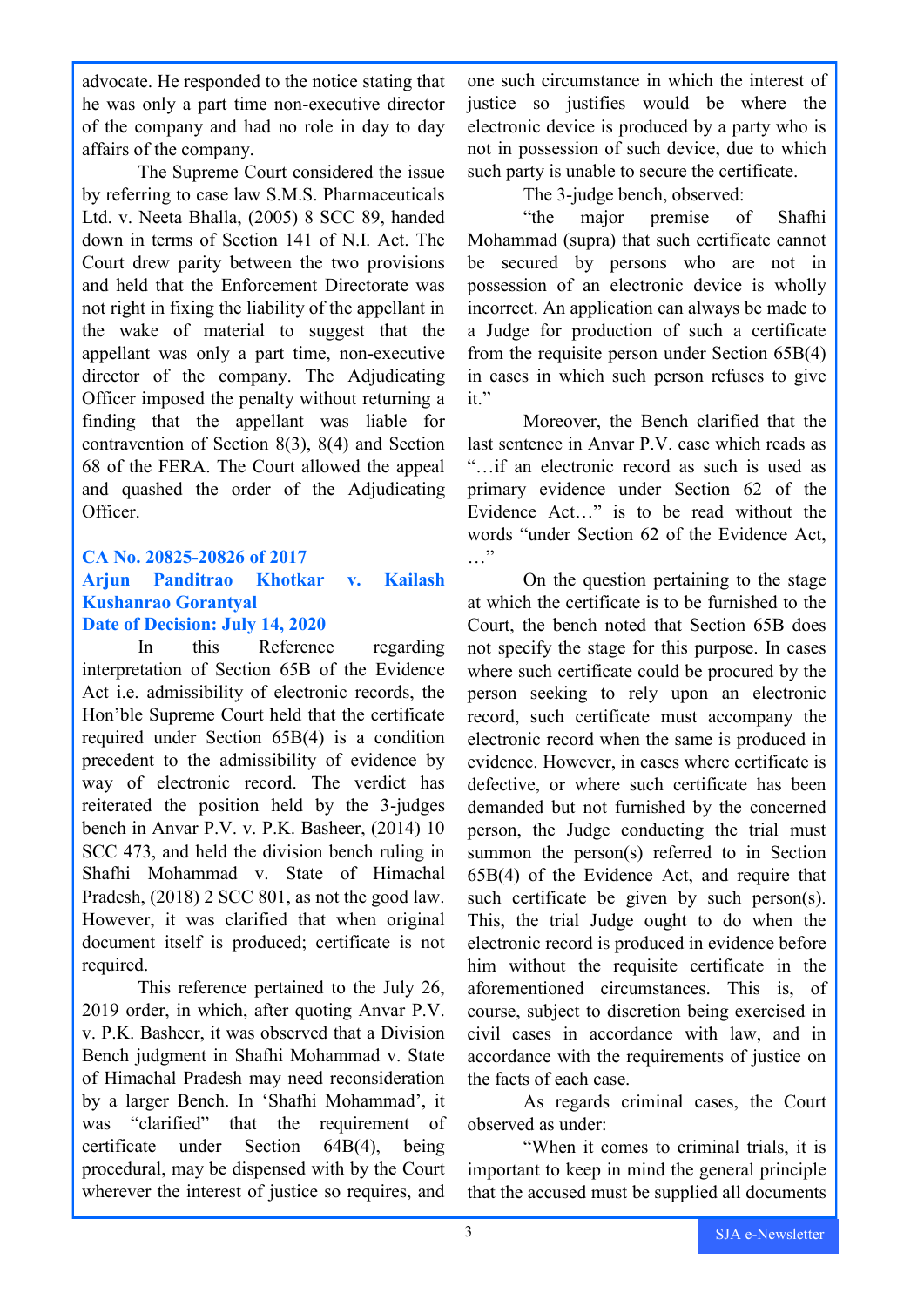that the prosecution seeks to rely upon before commencement of the trial, under the relevant sections of the CrPC."

The bench also issued general directions to cellular companies and ISPs to maintain CDRs and other relevant records of such period in accordance with Section 39 of the Evidence Act, in a segregated and secure manner in case a particular CDR or other record is seized during investigation in the said period. Concerned parties can then summon such records at the stage of defence evidence, or in the event such data is required to cross-examine a particular witness. This direction shall apply in criminal trials till appropriate directions are issued under relevant terms of the applicable licenses, or under Section 67C of the IT Act.

### **J&K High Court Judgments**

### **Case No: CRR NO.29/2013 Drug Inspector Zone-I Jammu v. S.K. Khanna and Anr.**

### **Decided in July 03, 2020.**

In this revision petition, an order of dismissal of complaint passed by the trial magistrate on account of non-appearance of Drog Inspector, was sought to be quashed. The respondents were alleged to have committed offences under sections 18(a)(i), 18(c) read with section 27 of the Drugs and Cosmetics Act, 1940.

The High Court considered the case in the backdrop of applicability or otherwise of the amended provision viz. Section 32(2) of the Drugs and Cosmetics Act, 1940, which provides:

"Save as otherwise provided in this Act, no court inferior to that of a Court of Sessions shall try an offence punishable under this Chapter."

The High Court observed that the abovementioned amendment relates only to the change of forum and cannot be said to be invasion of any of the rights of the respondents. Law being settled on this point that where there is a change in law of forum or procedure, it operates retrospectively unless otherwise specifically provided for. The High Court relied on Hitendra Vishnu Thakur v. State of

Maharastra in which the Supreme Court has laid down certain principles for determining as to when an Amendment Act operates retrospectively. Applying the principles laid down in the said judgment of the Supreme Court to the instant case, the High Court held that the trial magistrate has acted without jurisdiction, illegally and irregularly abusing the process of court. It was observed by the Court that amended provision became applicable in the year 2009, however the complaint before the magistrate continued till 2012 when it came to be dismissed for non-appearance of the complainant. The magistrate had lost jurisdiction to proceed in the complaint after the amended provision came into force in the year 2009. All the acts were without jurisdiction, thus the Court quashed the impugned order.

### **CRM (M) No. 509/2019 Ajaz Yousaf v. Faiz-Ul-Rehman Date of Decision: July 07, 2020**

Cognizance taken by the Chief Judicial Magistrate, under Section 138 of the Negotiable Instruments Act,1881, in a complaint filed by the respondent/complainant against the petitioner, alleging that the petitioner had issued three cheques as one of the Directors of the Company in favor of the petitioner. However, the cheques had returned unpaid.

The Hon'ble High Court held that it is well settled position of law under section 141 of the N.I.Act,1881 that if the person committing an offence under section 138 is a company, every person, who at the time when the offence was committed was incharge of or was responsible to the company for the conduct of the business of the company as well as the company, shall be deemed to be guilty of the offence and shall be liable to be proceeded against and punished. The complaint against the petitioner was, therefore, not maintainable without the company being arrayed as an accused in the complaint. The petitioner had signed the cheques as a Director of the company and not personally. It is necessary to arraign the company as an accused in the complaint. Hence, the pending complaint proceedings quashed.

#### **Q&SO**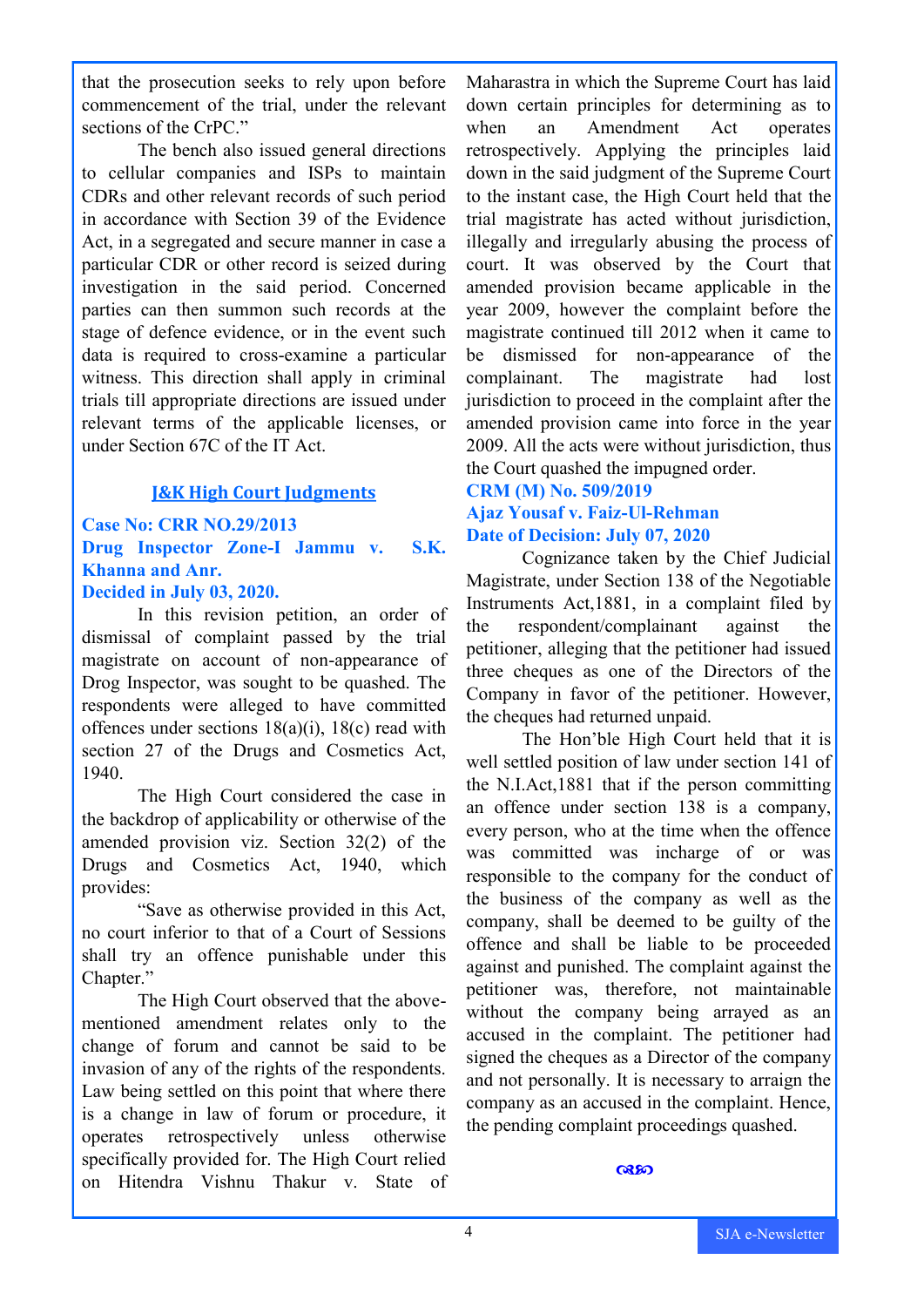"A decision which curtails fundamental rights without appropriate justification will be classified as disproportionate. The concept of proportionality requires a restriction to be tailored in accordance with the territorial extent of the restriction, the stage of emergency, nature of urgency, duration of such restrictive measure and nature of such restriction. The triangulation of a restriction requires the consideration of appropriateness, necessity and the least restrictive measure before being imposed."

> **N.V. Ramana, J.** *in Anuradha Bhasin v. Union of India, (2020) 3 SCC 637, para 80*

### **CIVIL**

### **Supreme Court Judgments**

**Civil Appeals NO: 6932 of 2015 The Director General (Road Development) National Highways Authority of India v. Aam Aadmi Lokmanch & Ors.**

### **Decided on: July 14, 2020**

The case at hand involves a road accident that took place on the 6th of June, 2013, when one Vishakha Wadekar, was driving her car with her young daughter, on the National Highway. She had no inkling that danger lurked round the corner of the highway an over-mining at the height of 75 x 30 ft, in Gut No. 112, resulted in the destruction of a small hill by the side of the national highway. The resultant debris and a part of the hill collapsed and slid down to the road, claiming the lives of Ms. Vishakha and her daughter.

The National Highways Authority of India (hereafter "NHAI") had entered into an agreement with M/s P.S. Toll Road (Pvt.) Ltd (which is arrayed as the ninth respondent; PS Toll Road (Pvt.) Ltd. hereafter referred to as "the concessionaire") on 10.03.2010 for the maintenance and operation of the Pune-Satara section of National Highway No. 4, to an extent of 140 kms and included construction of the project (i.e. the highway stretch) as well as its operation and maintenance for a period of 24 years. As per the relevant clauses of the agreement,

The NHAI was duty bound to appoint experienced safety consultants for carrying out safety audits of Project Highways the

expenditure for which was to be borne by the concessionaire, besides an elaborate highway monitoring mechanism had to be in place through an independent engineer who was to furnish a report after due inspection, containing defects or deficiencies.

Additionally, the independent engineer was to require the concessionaire to carry out specified tests for confirming that the highway was operated in accordance with applicable standards.

Other stipulations included, inter alia, requirements that the concessionaire had to carry out remedial measures within a period of 15 days after receipt of the report of the independent engineer.

The concessionaire was put to terms in that if relevant repairs or remedial measures were not undertaken, the NHAI could recover damages.

Another obligation cast on the concessionaire was to send a periodic report of various occurrences, including "unusual occurrences on the Project Highway" such as death or injury to any person (any obstruction, or "flooding of Project Highway".

Soon after the incident, the Lokmanch, through its president, filed an application under Section 14(1) read with Sections 16 and 18 of the National Green Tribunal Act, 2010 (hereafter "the NGT Act"), seeking mandatory injunction to restore natural contours at the foot base of the hill that had been destroyed by the contractor for mining. Besides, general relief by way of directions to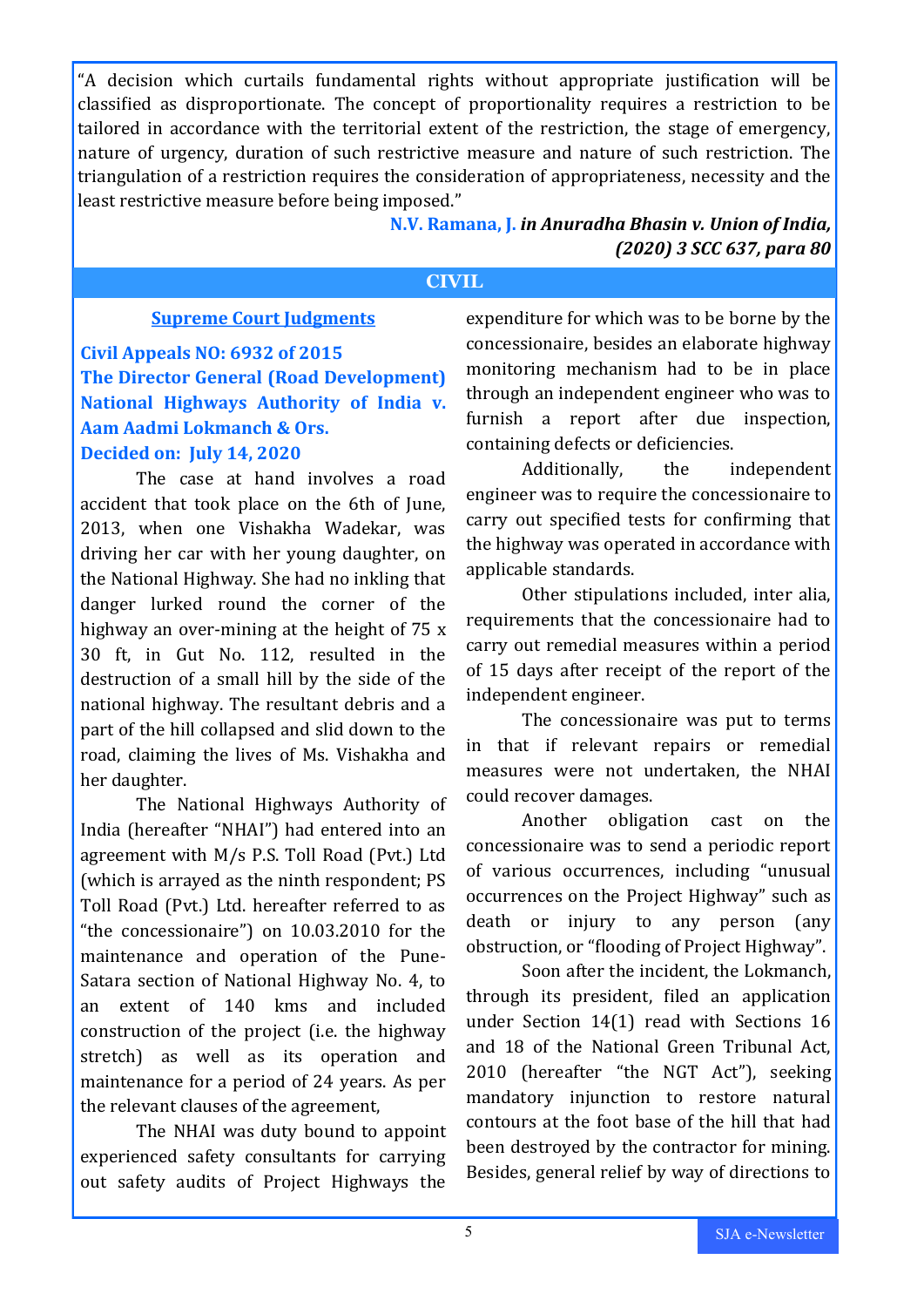other respondents to take necessary action for the protection of hills from destruction and for maintaining foot base design of the hills in the natural survey was sought.

The NGT, in its impugned order held the respondents liable including the contractor as well as the NHAI for having done the mining of the hill illegally, beyond the permissible limits and that NHAI had been negligent in taking the safety measures and monitoring the work of the mining, which led to the loosening of the road and consequently to the accident.

Pursuant to NGTs directions Maharashtra Govt. issued a circular under Section 154 of the Maharashtra Regional and Town Planning Act, 1966 (for short "MRTP Act") and directed, by a notification/circular dated 14.11.2017 that development (relating to construction) was impermissible in an area abutting hills up to 100 feet.

Both, the general directions of NGT, against the respondents as well as the above mentioned circulars were challenged by respondents before the High Court which upheld the order of the NGT, hence they approached the Supreme Court.

The Supreme Court culled out the following four Issues and held:

**i) Jurisdiction of NGT:** The Hon'ble Supreme Court made an in depth examination of the relevant provisions of NGT Act as well as all those Acts given in its Schedule I, and the compensation Provisions given under Schedule II, as also of the precedents laid down by the Apex Court in a slew of judgments viz; Hinch Lal Tiwari v. Kamala Devi, (2001) 6 SCC 496; Jitendre Singh vs Ministry of Environment, 2019, SCC OnLine SC 1510; State of Tamil Nadu v. M/s. Hind Stone & Ors(1981) 2, SCC 205; Lafarge Umiam Mining (Pvt.) Ltd. v. Union of India & Ors, (2011) 7, SCC 338; State of Meghalaya and Ors. v. All Dimasa Students Union, Dima-Hasao District Committee & Ors. (2019) 8,

SCC 177; M.C. Mehta v. Union of India. (2004) 12, SCC 118.

The Supreme Court held that the NGT has the power to make directions and provide for "restitution of property damaged and for restitution of the environment for such area or areas as the Tribunal may think fit.

**ii) Compensation:** After analyzing the factual position, and the provisions of National highways Act of 1956, and the various case laws both in India and Common Law, viz. Rajkot Municipal Corpn. v. Manjulben Jayantilal Nakum. (1997) 9, SCC 552; Griffiths v. Liverpool Corporation, (1967) 1, Q.B. 374; Haydon v. Kent County Council, (1978) Q.B. 343; Yetkin v. Mahmood, (2011) Q.B. 827; Vadodara Municipal Corporation v Purshottam V. Muranji,( 2014) 16 SCC 14, the Supreme Court held that Courts have always followed the approach that a statutory corporation or local authority can be held liable in tort for injury occasioned on account of omission to oversee, or defective supervision of its activities contracted out to another agency.

**iii) Issues regarding Correctness of NGT's directions to Mahrashtra Govt. under Para 17(e) of the impugned order:** as regards these issues as well, after through consideration of the MRTP Act and the case laws, viz; All Dimasa Student Union case (2019) 8, SCC 177; Rule 24 of the National Green Tribunal (Practice and Procedure) Rules, 2011; PTC India v. Central Electricity Regulatory Commission, (2010)4 SCC 603; The court came to the conclusion that the power and jurisdiction of the NGT under Sections 15(1)(b) and (c) are not restitutary, in the sense of restoring the environment to the position it was before the practice impugned, or before the incident occurred. The NGT's jurisdiction in one sense is a remedial one, based on a reflexive exercise of its powers. In another sense, based on the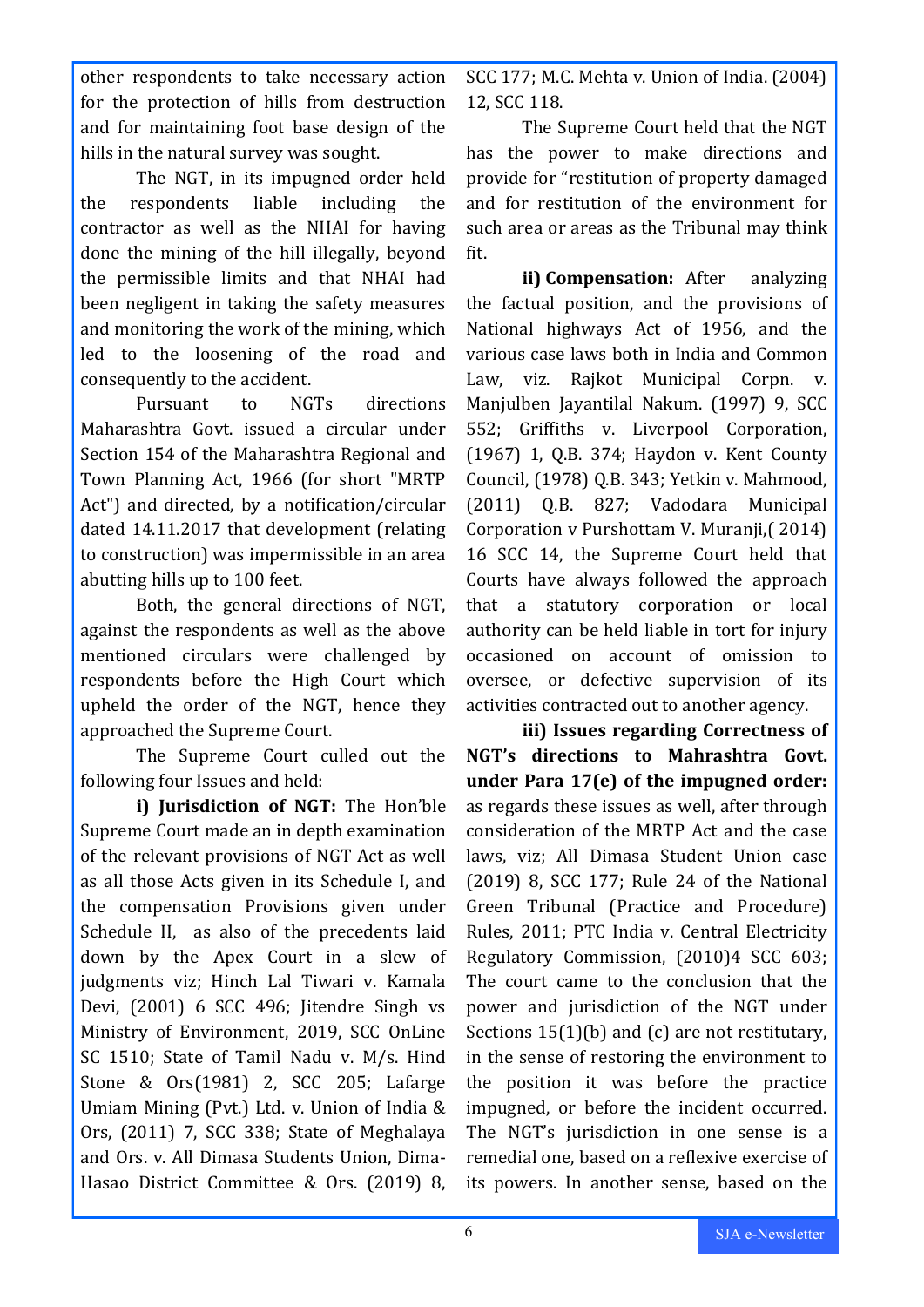nature of the abusive practice, its powers can also be preventive.

**iv) Issue regarding circular and the legality of the order/notification of the state of Maharashtra, issued under Section 154, MRTP Act:** Consequently the notification issued by Mahrashtra Govt. pursuant to the directions of NGT in para 17 (e) were also set aside, quashing the order of the Bombay High Court as well to that extent.

Hence the appeals were partly allowed.

### **Civil Appeal Nos.1021-1026 of 2013 V. Kalyanaswamy (D) By Lrs. & Anr. v. L. Bakthavatsalam(D) By Lrs. & Ors. Decided on: July 17, 2020**

In these petitions, the Hon'ble Supreme Court dealt with a bunch of civil appeals. The point of law involved in these appeals pertained to Section 14(1) of the Hindu Succession Act.

The Hon'ble Supreme Court referred to the case of Mangal Singh and Others v. Smt. Rattno (Dead) by her legal representatives and another reported in AIR 1967 SC 1786, and quoted as follows: -

"It was urged on behalf of the appellants that, in order to attract the provisions of S.14(1) of the Act, it must be shown that the female Hindu was either in actual physical possession, or constructive possession of the disputed property. On the other side, it was urged that even if a female Hindu be, in fact, out of actual possession, the property must be held to be possessed by her, if her ownership rights in that property still exist and, in exercise of those ownership rights, she is capable of obtaining actual possession of it. It appears to us that, on the language used in S.14(1) of the Act, the latter interpretation must be accepted."

Noticing Section 14 (1) of the Act and that it covered property possessed by a female Hindu whether acquired before or

after the commencement of the Act the Court proceeded to explain the circumstances in which the decision in Kotturuswami case was rendered. And thereafter the Court laid down as follows:

The Hon'ble Supreme Court also referred to a recent judgement Shyam Narayan Sigh and Ors. v. Rama Kant Singh and Ors. reported in 2018(1) RCR (Civil)981 wherein the Hon'ble Supreme Court held inter alia as follows:

"In other words, all that has to be shown by her is that she had acquired the property and that she was 'possessed' of the property at the point of time when her title was called into question".

Finally, the appeal was dismissed as the appellants entire case was based on A. Alagiriswami having rights in the property. The Court held that A. Alagiriswami has no rights in the property. The arguments based on the compromise Decree in O.S. No. 71 of 1958, barring the Lakshmiah branch from questioning the partition or the Will, cannot be upheld. Insofar as we have held that R. Krishnammal had become the absolute owner under Section 14(1) of the Hindu Succession Act, and having regard to the compromise Decree in O.S. No. 71 of 1958 by which she had given-up all her rights in favour of the respondents, no right vested with A. Alagiriswami which he could have passed to the appellants. The contention that there was no challenge to the sale deeds, may not advance the case of the appellants.

### **Civil Appeal No. 9519 of 2019 Dahiben v. Arvindbhai Kalyanji Bhanusali (Gajra)(D) Thr Lrs & Ors. Decided on: July 09, 2020**

The present Civil Appeal has been filed to challenge the impugned Judgment and Order passed by a Division Bench of the Gujarat High Court, which affirmed the Order of the Trial Court, allowing the application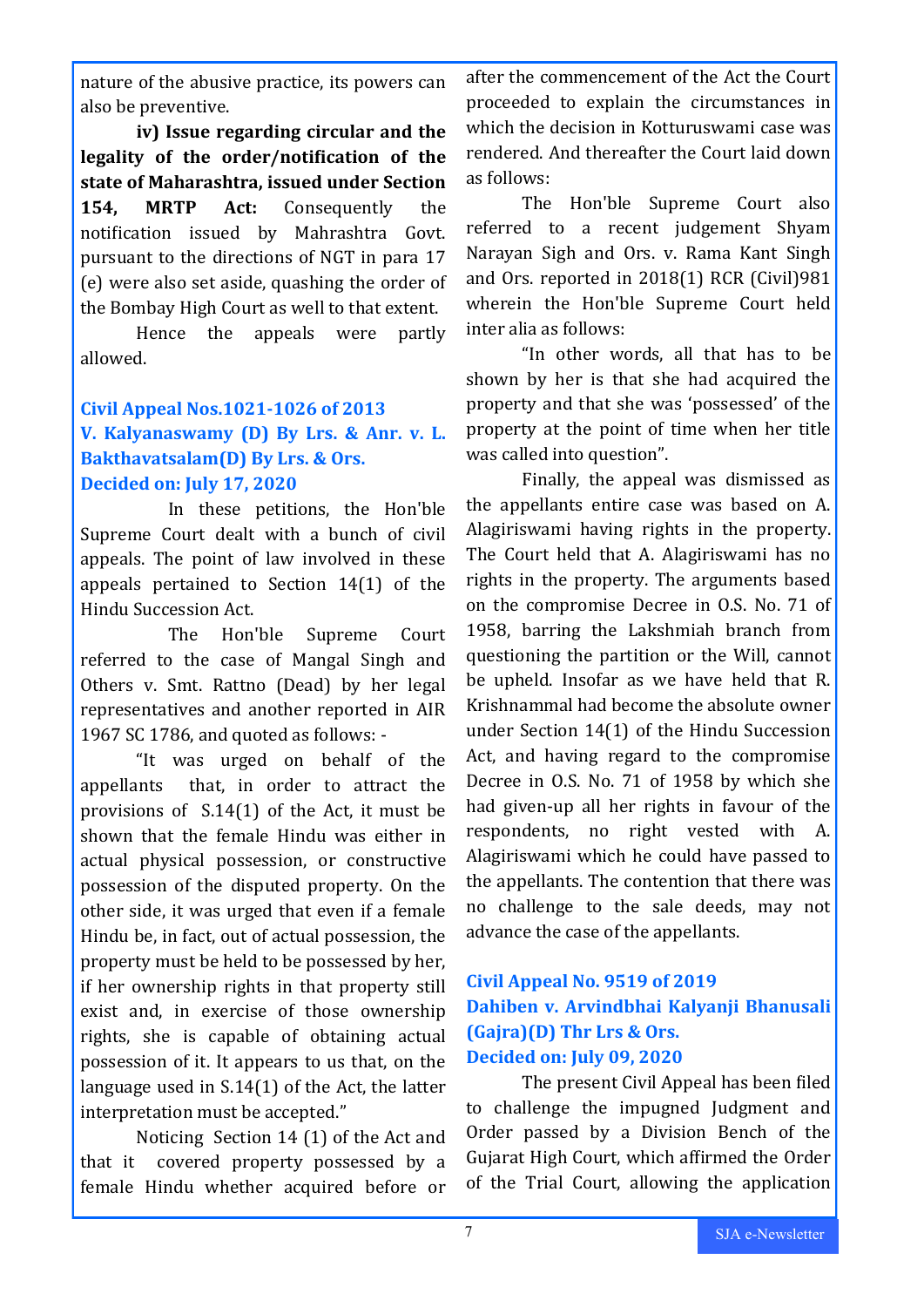filed under Order VII Rule 11(d), CPC holding that the suit filed by the Appellant and Respondent Nos. 9 to 13 was barred by limitation.

The present case is a classic case, where the plaintiffs by clever drafting of the plaint, attempted to make out an illusory cause of action, and bring the suit within the period of limitation.

The Supreme Court held that the delay of over 5 and ½ years after the alleged cause of action arose in 2009, shows that the suit was clearly barred by limitation as per Article 59 of the Limitation Act, 1963.

The Plaintiffs have failed to discharge the onus of proof that the suit was filed within the period of limitation. The plaint is, therefore, liable to be rejected under Order VII Rule 11 (d) of CPC. Reliance is placed on the recent judgment of this Court rendered in Raghwendra Sharan Singh v. Ram Prasanna Singh (Dead) by LRs., wherein the Court has held that the suit would be barred by limitation under Article 59 of the Limitation Act, if it was filed beyond three years of the execution of the registered deed.

Therefore, the Court dismissed the appeal with costs of Rs. 1,00,000/- payable by the Appellant to Respondent Nos. 2 and 3, within a period of twelve weeks.

### **Civil Appeal Nos. 2811-2812 of 2020 Erudhaya Priya v. State Express Transport Corporation Ltd.**

### **Decided on: July 27, 2020**

In this petition, the Hon'ble Supreme Court widened the concept of multiplier method in motor accident claims and added certain considerations to it.

The Hon'ble Supreme Court relied on National Insurance Company Limited v. Pranay Sethi and Ors., (2017) 16 SCC 680. In para 42 of the said judgment, the Constitution Bench effectively affirmed the multiplier method to be used as mentioned in the table in the case of Sarla Verma (Smt) and Others. v. Delhi Transport Corporation and Anr., (2009) 6 SCC 121. In the age group of 15-25 years, the multiplier has to be '18' along with factoring in the extent of disability. Accordingly, the multiplier applied in the case of the appellant was '18' and not 17.

The Hon'ble Supreme Court also referred to the case of Jagdish v. Mohan & Others (2018) 4 SCC 571, and placed reliance on the following para 8 of the judgement;

8. In assessing the compensation payable the settled principles need to be borne in mind. A victim who suffers a permanent or temporary disability occasioned by an accident is entitled to the award of compensation. The award of compensation must cover among others, the following aspects:

(i) Pain, suffering and trauma resulting from the accident;

(ii) Loss of income including future income;

(iii)The inability of the victim to lead a normal life together with its amenities;

(iv) Medical expenses including those that the victim may be required to undertake in future; and

(v) Loss of expectation of life."

Another important decision considered by the Hon'ble Supreme Court was Sandeep Khanuja v. Atul Dande & Anr., (2017) 3 SCC 351, wherein it has been expressly laid down that "while applying the multiplier method, future prospects on advancement in life and career are also to be taken into consideration."

Thus, the appeals were allowed and the compensation was enhanced to the tune of Rs. 41,69,831/- as claimed along with simple interest at the rate of 9% per annum from the date of application till the date of payment.

**Civil Appeal No. 2705 of 2020**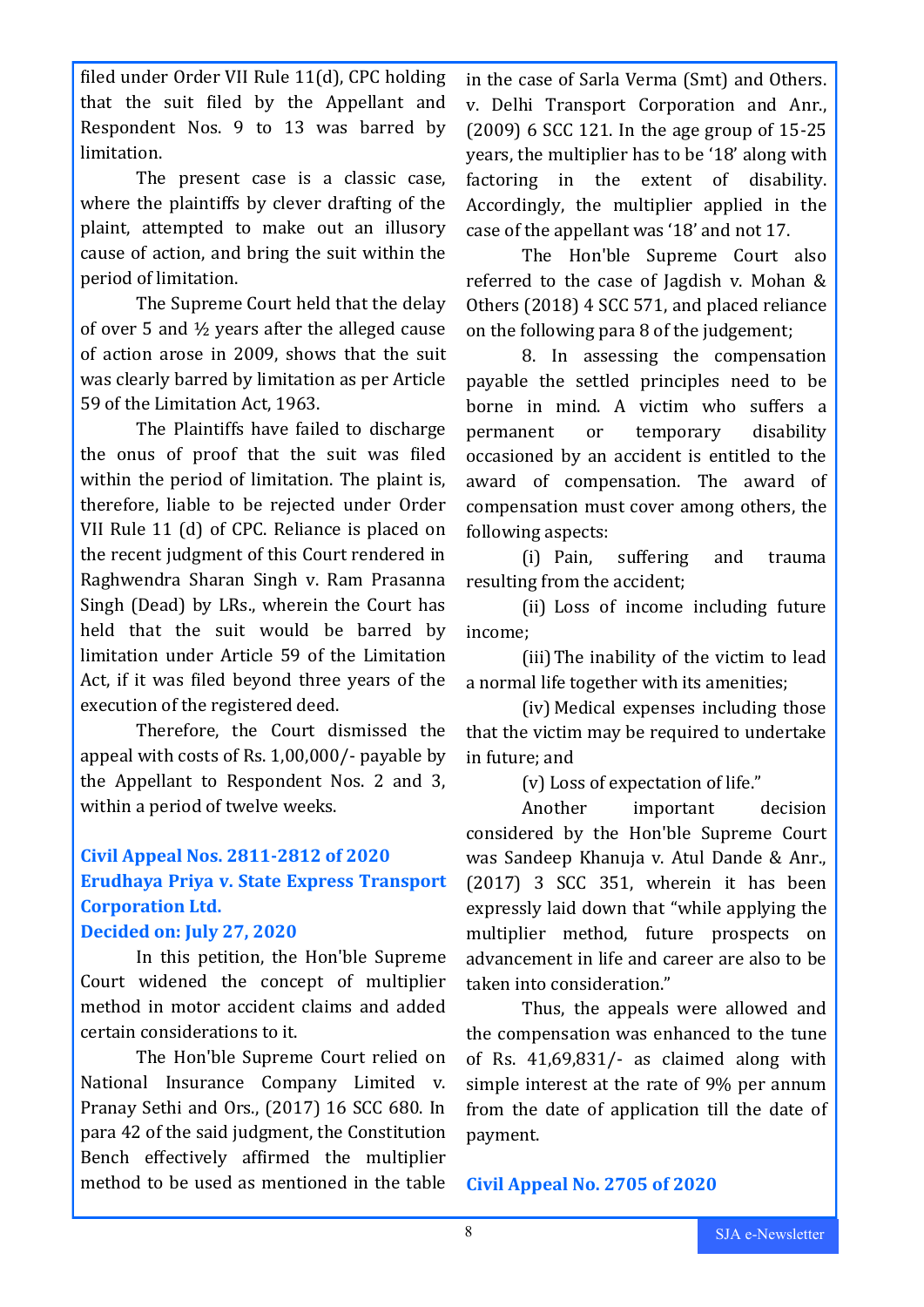**United India Insurance Co. Ltd. v. Satinder Kaur and Ors.**

### **Decided on: June 30, 2020**

The Court held that compensation towards 'loss of love and affection' is not to be awarded as a separate head. It comes within the ambit of compensation for 'loss of consortium'

Further, the Court reiterated the relevant principles evolved by judicial dicta, for assessment of compensation in cases of death. The criteria which are to be taken into consideration for assessing compensation in the case of death are: (i) the age of the deceased at the time of his death; (ii) the number of dependants left behind by the deceased; and (iii) the income of the deceased at the time of his death. To arrive at the loss of dependency, three factors are to be taken into consideration:- i) Additions/deductions to be made for arriving at the income; ii) The deduction to be made towards the personal living expenses of the deceased; and iii) The multiplier to be applied with reference to the age of the deceased. Furthermore, the Court reiterated that in death cases, compensation would be awarded only under three conventional heads viz. loss of estate, loss of consortium and funeral expenses.

### **J&K High Court Judgments**

### **MA No. 291/2012 with connected matters New India Assurance Co. Ltd. v. Usha Baloria & Ors.**

### **Decided on: July 24, 2020**

In this set of appeals, the common questions raised before the Hon'ble High Court were:

1. Whether the amount of family pension payable to the family of the deceased Government employee for any period, which is equivalent to the last pay drawn, is deductible from the amount of compensation payable to the dependents on account of death of the employee in a motor accident case? If the answer to the question is in positive; how to deal with that amount?

2. Whether income tax has to be deducted out of the salary payable to an employee for the purpose of assessment of compensation?

3. Whether the claimants can seek enhancement of compensation without filing appeal or cross objections independently, merely in an appeal filed by the Insurance Company or owner/driver of the vehicle? If answer to the above question is in negative, whether the claimants can argue to sustain the award on grounds other than dealt with by the Tribunal or decided against them?

4. Whether the Insurance Company can be permitted to raise arguments in an appeal against the award of the Motor Accidents Claims Tribunal, which were not specifically raised before the Tribunal?

As to the question No. 1, the Court observed that:

"The actual amount of family pension equivalent to the salary of the deceased employee for a period of seven years or till the date of superannuation as the case may be, if received by the family of the deceased will be deductible from the amount of compensation assessed. As in the case in hand as well, there is nothing on record to suggest whether the amount has been received or not and the amount thereof, it is directed that the amount of compensation payable to the claimant will depend upon their filing affidavit to the effect that they have or have not received the amount of family pension equivalent to the salary, the amount thereof, if received and if not received a statement that they will not claim the same from the State. The exact amount received/receivable shall be deductible from the compensation assessed. The actual amount of family pension equivalent to the salary of the deceased employee for a period of seven years or till the date of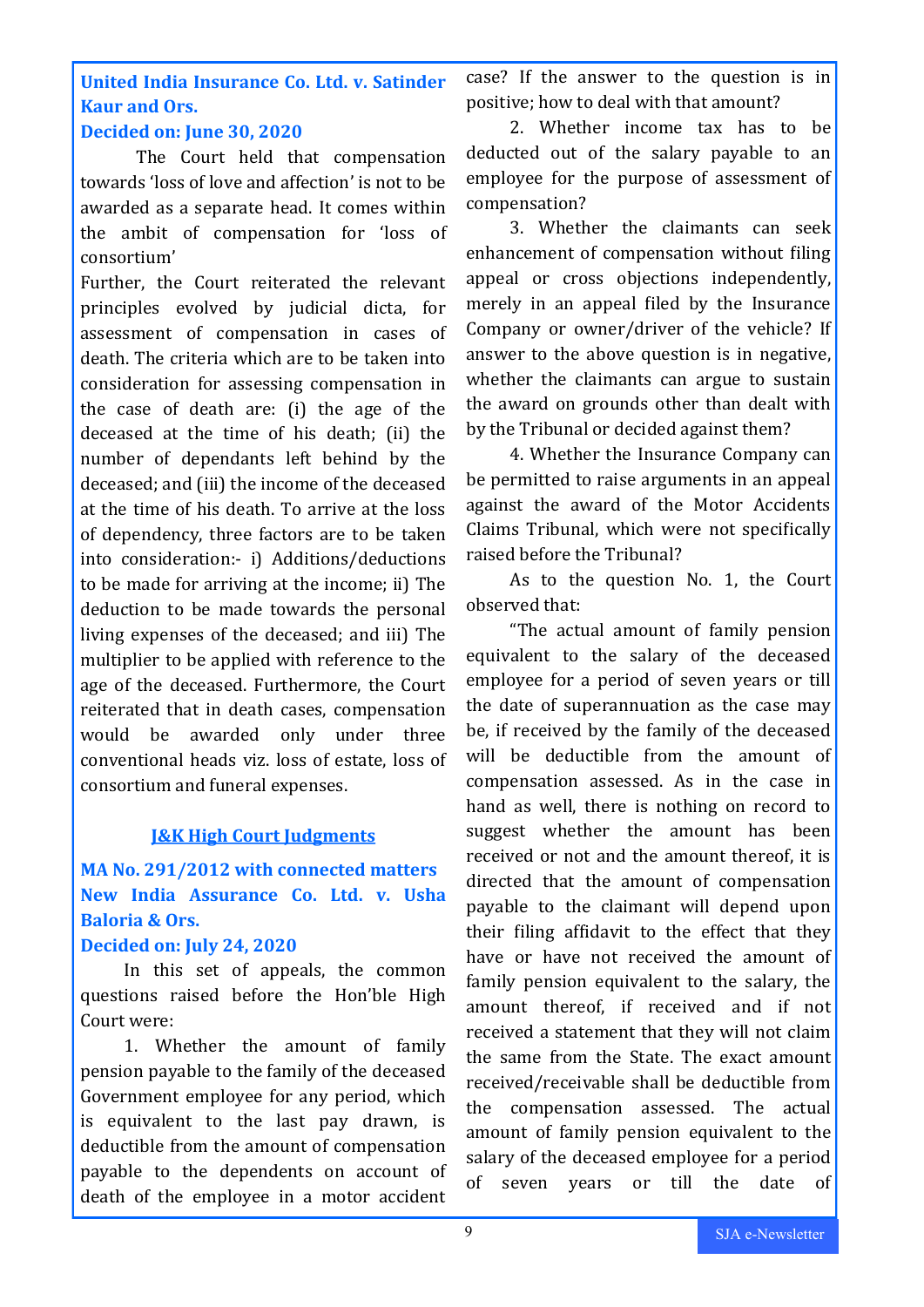superannuation as the case may be, if received by the family of the deceased will be deductible from the amount of compensation assessed. As in the case in hand as well, there is nothing on record to suggest whether the amount has been received or not and the amount thereof, it is directed that the amount of compensation payable to the claimant will depend upon their filing affidavit to the effect that they have or have not received the amount of family pension equivalent to the salary, the amount thereof, if received and if not received a statement that they will not claim the same from the State. The exact amount received/receivable shall be deductible from the compensation assessed."

While dealing with question No. 2, the Court observed that:

"Answer to the question being already available in view of judgment of Hon'ble the Supreme Court in the case of Vimal Kanwar and others case, that while calculating the amount of compensation under the Motor Vehicle Act, income tax has to be reduced out of the income of the deceased, no further opinion can be expressed on the issue by this Court. However, in a glaring case, where the claimants claim huge income of the deceased and the compensation is assessed on the basis thereof without taking care of income tax, the issue can be permitted to be raised even in appeal".

It was further directed that in future wherever income certificate of an employee either in government or public or private sector is produced before the court in the matters where compensation is to be assessed on the basis thereof, the employer shall be duty bound to mention the amount of TDS in the certificate so issued and even the Courts/Tribunals shall also be duty bound to ensure the same before taking the same in evidence.

As to the question No. 3, the Court observed that:

"In an appeal filed by the insurance company seeking setting aside of award or reduction of compensation, the amount of compensation granted to the claimants cannot be increased further, however, the award can be maintained on other grounds."

While deciding question No. 4, the Court ruled that, any of the parties have a right to raise all issues on facts and law for reappraisal by the first appellate court on the basis of the evidence already on record.

Viewed thus, the Court directed modification of the awards of the Tribunal in terms of the findings recorded on the issues framed. Court further held that "Where no appeal or cross objections have been filed by the claimants, they will not be entitled to enhancement of compensation, even if as per law the amount calculated is more than the amount awarded by the Tribunal. However, if after recalculation or re-adjustment the final amount comes out to be same or more, as compared to the amount awarded by the Tribunal, the same shall not be reduced in the appeals filed by the insurance company." Regarding grant of interest, the Court directed that claimants in all appeals shall be entitled to interest, as awarded by Tribunal, from the date of filing of the application and not from the date of passing of award.

Hon'ble court further directed that "the counsel for the insurance company or the owner and driver and wherever possible the counsels for the claimants shall inform the Court about all the cases which arises out of same accident or involve same legal issue. This shall not be limited to cases filed in this Court but also before the Motor Accident Claims Tribunal. This should not be limited to motor accident claim cases but all category of cases. Court should even be apprised of the factum of pendency of similar matter before other bench of this Court as well".

### **CSA No.01/2013**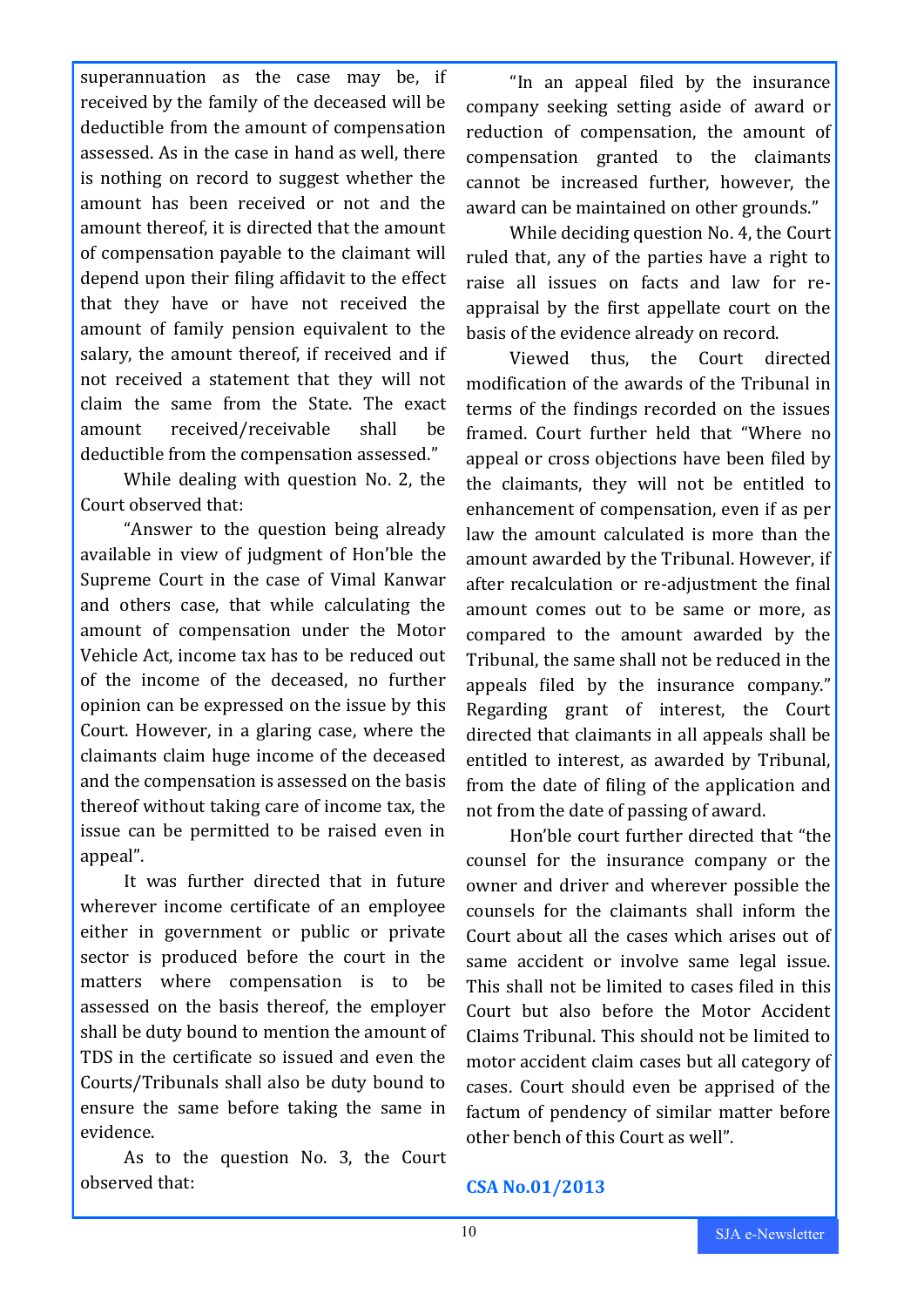**Omkar Singh Wazir v. Vijay Kumar Gupta & Anr.**

### **Decided on: July 07, 2020**

Writ jurisdiction of the Court under Article 227 of Constitution of India was invoked by the petitioner for setting aside order dated 31.01.2020 passed by the trial court, on the grounds that the impugned order is unjust, erroneous, illegal and has resulted in manifest injustice. An application was filed on 17.01.2020 by the petitioner seeking permission to set aside the ex-parte proceedings initiated against him and the same was dismissed vide order dated 31.01.2020

The court held that the power under Article-227 of the Constitution of India vested in the Court is to be exercised most sparingly in appropriate cases and is not to be used to correct error or otherwise. Since the trial Court has neither acted in excess of its jurisdiction nor exercised jurisdiction which is not vested in it nor does the order suffers from any bias or error of law which has resulted in miscarriage of justice. While considering the application of the petitioner for setting aside the order, the trial court has rightly dismissed the application of the petitioner. Accordingly, the petition was dismissed by the Court.

### **MA No. 224/2015 Hardev Singh and others v. Rajinder Singh and Others**

### **Decided on: July 21, 2020**

The present appeal is filed by the claimants against the award passed by the Motor Accident Claims Tribunal, to be paid by the insurance company. However, the claimants being dissatisfied with the amount of compensation awarded, sought the enhancement by way of present appeal on major ground that the Tribunal has committed a serious error in adopting the applicable multiplier with reference to the

age of the claimants, whereas the same was required to be adopted keeping in view the age of the deceased.

The Hon'ble Court observed that the tribunal has erred in applying the multiplier with reference to the age of the claimant. Court held that the applicable multiplier, to be adopted for assessment of compensation, must be with reference to the age of the deceased and not the claimants. The Hon'ble Court relied upon the Judgments of Hon'ble the Supreme Court rendered in the cases of Sarla Verma and others v. Delhi Transport Corporation and Anr., (2009) 6 SCC 121 and National Insurance Company Ltd. v. Pranay Sethi and Ors., AIR 2017 SC 5157, which are clear on the said point that the multiplied has to be taken according to the age of the deceased and the applicability of the multiplier by the Tribunal according to the age of the claimants was erroneous.

### **CR 42/2020 Daljit Singh v. Gurnaam Singh and Others Decided on: July 13, 2020**

The petitioner-plaintiff has filed a suit for declaration that the agreement to sell executed in favor of respondent – defendant is null and void and inoperative qua him. The petitioner also sought a consequential relief of injunction restraining the respondents from interfering in any manner in the peaceful possession of the plaintiff over the suit land.

The trial Court at the time of entertaining the suit and issuing of summons to respondents, by way of interim relief, directed the parties to maintain status quo respect to the subject matter of the suit and the said order was valid till next date of hearing and was made subject to the objections from the respondents. The respondent filed written statement and an application for vacation of interim order of status quo. While the suit was pending before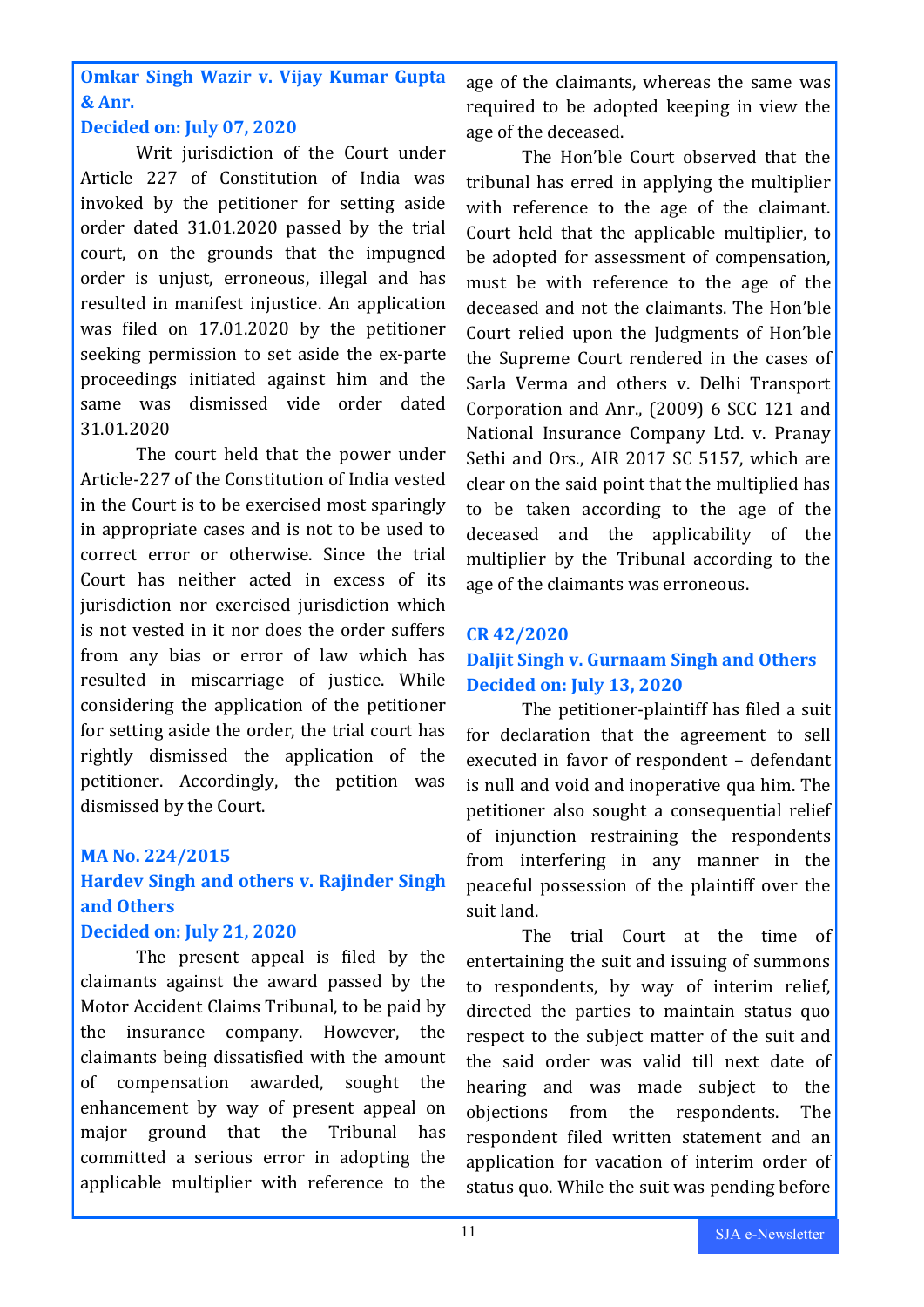the trial court, the petitioner filed an application seeking a direction to SHO to implement the interim order passed by the trial court in its letter and spirit.

The trial court took note of the allegations and dismissed the said application on the ground that the suit was based on the agreement to sell and as per endorsements made at the back of the agreement to sell, the petitioner has taken full and final payment and delivered the possession to the respondent. This order of the trial court was challenged invoking the supervisory jurisdiction of the Hon'ble High Court vested under Article 227 of the Constitution.

The High Court ruled that the trial court committed an error by adjudicating upon the merits of controversy raised in the suit while deciding the application seeking compliance of its interim order of status quo. The order was indeed an interim order subject to modification, vacation, and variation on motion by the respondents. As respondents have filed their written statement as also an application for vacation of the interim order of status quo. Thus, the Hon'ble High Court held that in disputes with regard to the factum of possession, the order of status quo has the potential of engaging the parties to commit a breach of peace on spot and in the eventuality, the order to police to ensure compliance of the interim directions may be called for.

### **M.A. No:231/2016**

### **National Insurance Company Ltd v. Purna Devi And Ors**

### **Decided on: July 18, 2020**

Insurer has filed an appeal against the judgment and award of the MACT, Kishtwar in which the tribunal had awarded the respondent Nos. 1 to 3 the compensation of Rs. 19,66,928/- along with interest @ 7.5% per annum.

The Hon'ble High Court Observed that,

only the minor is entitled to parental consortium (citing Magma General and Satinder Kour Cases), and wife was entitled to spousal consortium that too at fixed rate of Rs. 40,000/-. Loss of estate and funeral expenses were payable at Rs 15000/- each in accordance with Pranay Sethi's case.

The Hon'ble Court, in respect of payment of interest, further held that it is the established principle of law that party who is at fault cannot be permitted to take advantage of that fault. The claimant should not be entitled to interest for the period from June 2013 to February 2016 for which the claimant was responsible for causing delay by filing transfer petition and later withdrew that petition.

The Hon'ble High Court partly allowed the appeal and modified the amount of compensation from Rs. 19,66,928/- to Rs.19,11,928/-.

### **CFA No. 03/2008 Gurdas Ram & others v. Surjeet Singh Khurana & others Decided on: July 16, 2020**

This is an appeal under Section 39 of the Jammu and Kashmir Arbitration Act Svt. 2002 (1945 A. D). Appellants are aggrieved by the judgment and decree passed by the Additional District Judge, Jammu who has rejected the objections filed by the appellants under Sections 30 and 33 of the Arbitration Act and made the award dated 31.05.2001 by Mr. Justice K. K. Gupta, former Judge of the High Court as rule of the court vide judgment dated 30.10.2007.

Hon'ble High Court held that since the award in this case is a non-speaking award, therefore, the argument that there is no decision on the issues framed has been rightly rejected by the trial Court. The trial Court has, thus, dealt with every argument put forward on behalf of the appellants before making the award rule of the Court as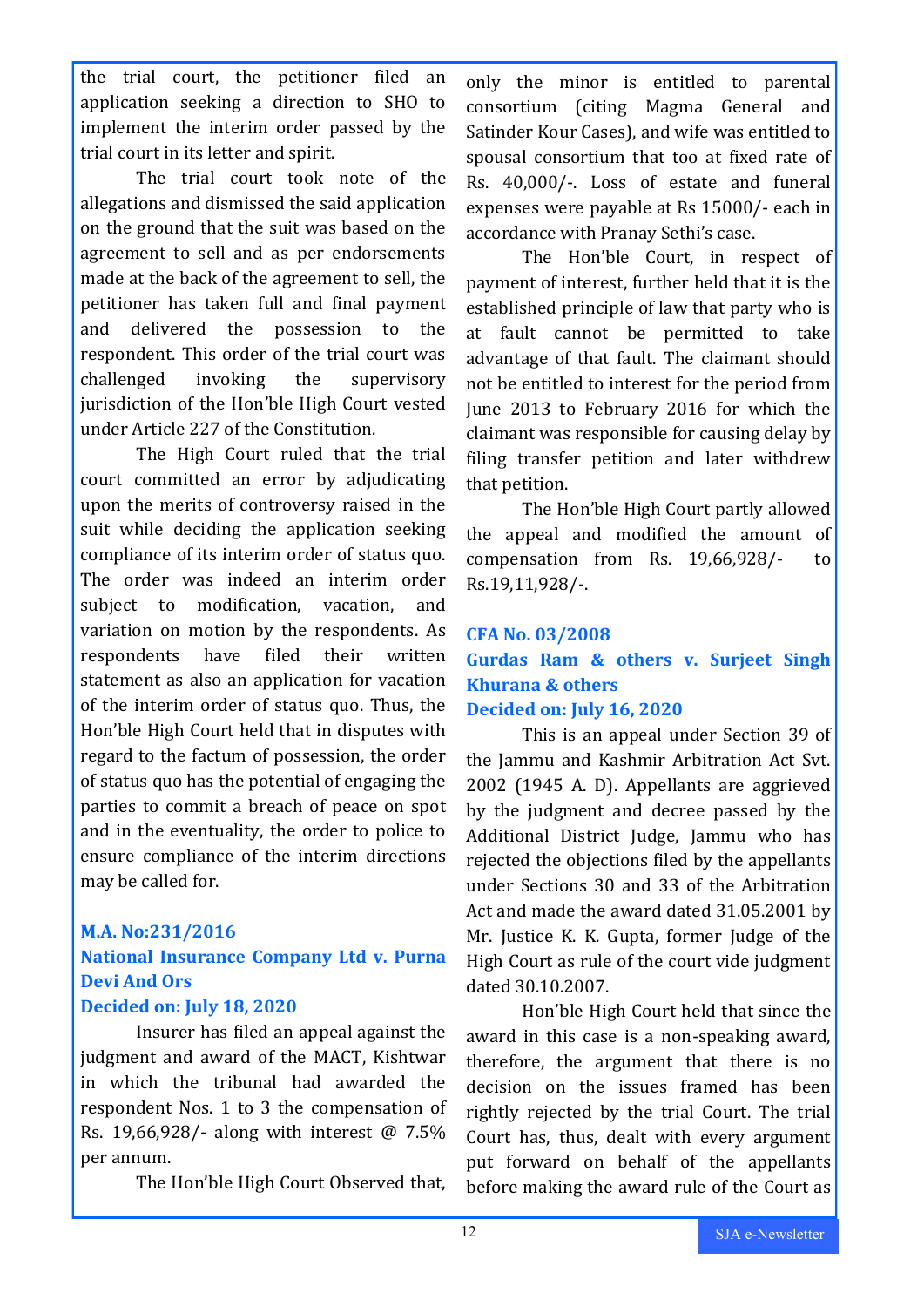there is not even a whisper as to how the trial court acted unreasonably or capriciously or has ignored the relevant facts in the absence of which this Court is unable to interfere in the exercises of its discretion in view of the law laid down in Uttar Pradesh Co-operative Federation Ltd. v.. Sunder Bros. of Delhi, AIR 1967 SC 249, holding that:

"It is well-established that where the discretion vested in the Court under Section 34 of the Indian Arbitration Act has been exercised by the lower court the appellate court should be slow to interfere with the exercise of that discretion. In dealing with the matter raised before it at the appellate stage the appellate court would normally not be justified in interfering with the exercise of the discretion under appeal solely on the ground that if it had considered the matter at the trial stage it may have come to a contrary conclusion. If the discretion has been exercised by the trial court reasonably and in a judicial manner the fact that the appellate court would have taken a different view may not justify interference with the trial court's exercise of discretion. As is often said, it is ordinarily not open to the appellate court to substitute its own exercise of discretion for that of the trial Judge; but if it appears to the, appellate court that in exercising its discretion the trial court has acted unreasonably or capriciously or has ignored relevant facts then it would certainly be open to the appellate court to interfere with the trial court's exercise of discretion."

The trial court after having considered each and every argument advanced before it and while considering the grounds available to the appellants under section 33 of the Arbitration has recorded finding rightly and also reached the conclusion correctly, hence, this appeal is dismissed being without any merit without any order as to costs.

### **National Insurance Company Ltd. Paramjeet Kour and Others. Decided on: July 16, 2020**

Aggrieved by the award passed by the Motor Accidental Claim Tribunal, Jammu for an amount of Rs 20,21,760/- along with interest at the rate of 7.5% per annum from the date of institution of claim petition, the insurance company filed the appeal against the said award on the ground that as per "Smt . Sarla Verma & Ors v. Delhi Transport Corporation and Anr , 2009 (3) Supreme 487 and "National Insurance Company Ltd v. Pranay Sethi & ors" (2017) 16 SCC 680, in view of five dependants, the Tribunal has not made proper deduction as one fourth from the salary of the deceased instead one third deduction has been made. In the aforesaid appeal the deceased was serving in Indian Army as L/Naik having monthly salary of Rs 7898/- and was 27 years of age at the time of accident. The deceased was survived by five dependants. As per the law laid down by the aforesaid judgements, instead of one third deduction made from the salary, one fourth deduction was made for the purposes of assessment of compensation and award is modified to Rs 18,12,540/-. In addition to aforesaid amount, Rs 40,000/- is further granted as loss of spousal consortium to wife and Rs 40,000/- each is further awarded as loss to parental consortium to minor sons with an additional amount of Rs 15,000/ each as funeral expenses and loss of estate respectively. The total award of Rs 19,62,540/- along with interest at the rate of 7.5% per annum from the date of institution of the claim petition till its realization is awarded in favour of the claimants and award of Tribunal is modified.

The cross appeal was filed by the claimants on the ground that the deceased could have attained a high rank position as Captain and increase of future prospect by 100% claimed instead of 50% as per the

### **MA No. 270/2009**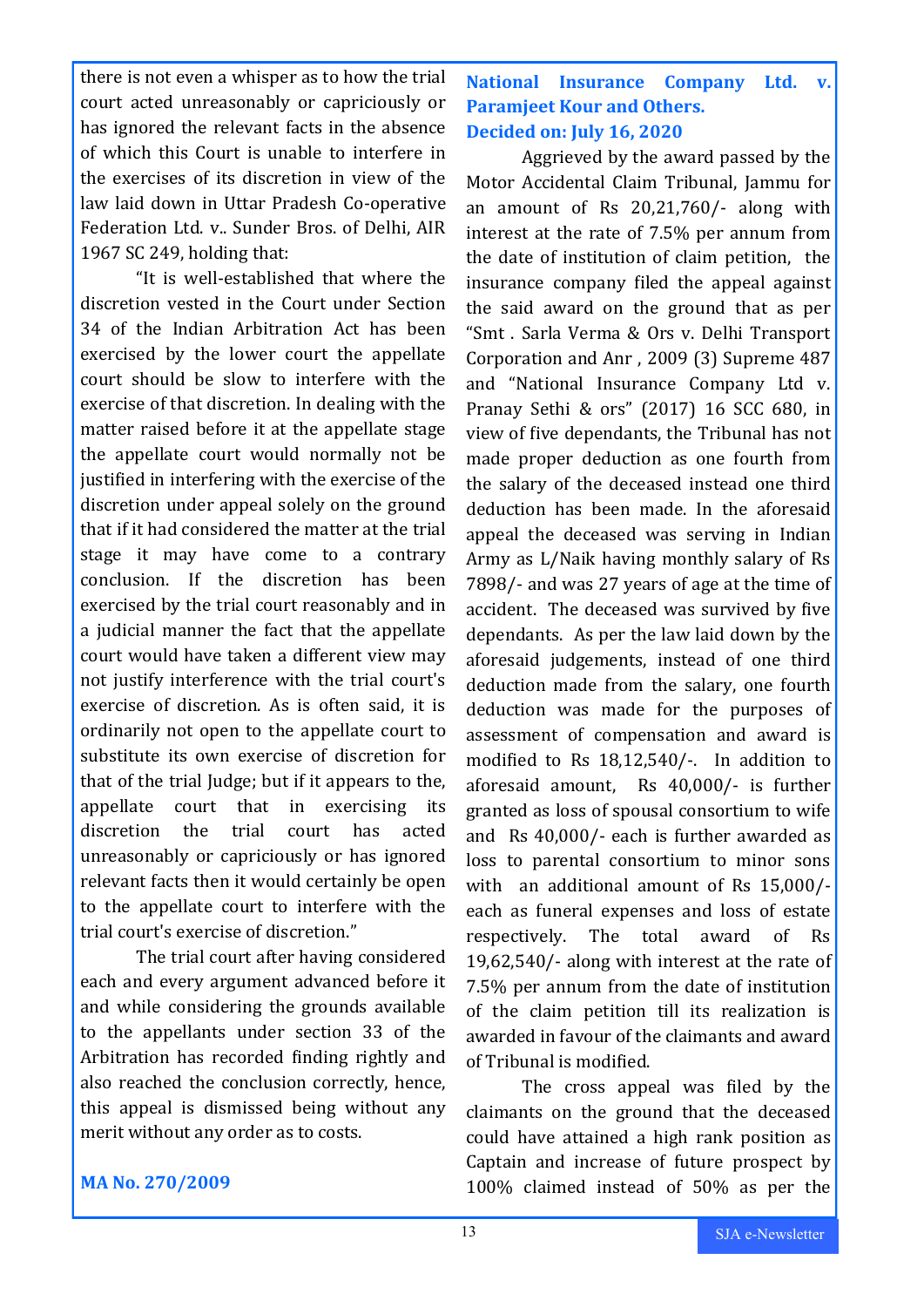salary of the deceased. The claimants relied upon "Sureshchandra Bagmal Doshi v. New India Insurance Company" (AIR 2018 SC 2088). Since the appellants did not adduce any substantial evidence to prove that the deceased could have attained high rank in Army, the plea of enhancement not accepted by the Court. The judgment relied upon "supra" was distinguished as in the said judgement evidence to prove high rank was adduced.

### **CSA No. 01/2012**

### **Swaran Singh v. Sub-Registrar Jammu and others**

### **Decided on: July 16, 2020**

In this appeal the Hon'ble High Court reiterated the law that the property in the land can only be conveyed by registering sale deed and not by agreement to sell, in terms of section 54 of Transfer of Property Act. The agreement must conform to the requirements of the provision, and the agreement is no substitute for formal sale deed

The Court also reiterated the law that even after the execution of agreement to sell, the actual owner does not loose his right over the property. A person taking possession under such agreement to sell can only be regarded as being in permissive possession. In view of section 138 of the TPA (as was applicable to J&K), without formal registration in terms of the provisions of the Registration Act, sale is not completed and handing over of possession by the actual owner after taking sale consideration, can not be construed as lawful parting of possession. Person taking possession in such a situation would continue to be in permissive possession, unless he is able to show the intervening events amounting to adverse possession.

### **MA No. 381/2009**

**Oriental Insurance Company Ltd. v.** 

### **Kuldeep Kour and Ors. Decided on: July 15, 2020**

High Court of J&K in the present case dismissed appeal filed by the Oriental Insurance Company against the award was passed by the Motor Accidents Claims Tribunal, Jammu.

Claimants had lost their sole breadwinner in a motor vehicle accident and had filed a claim petition before the Tribunal seeking compensation to the tune of Rs. 40.00 lac along with the interest at the rate of 18% per annum. The Tribunal had found the claimants entitled to a sum of Rs. 16,41,456. Appellant assailed the award contending that besides other errors, Tribunal erroneously applied the principle of "pay and recover" in the instant case.

After considering contentions from both the sides, the High Court found no reasons to differ with the views considered by the Tribunal while awarding compensation in the matter.

Court said that the grounds of challenge urged by the insurer and the arguments put forth by them have no legs to stand. Relying on the decision of the Supreme Court in the case of National Insurance Company Ltd v. Swaran Singh and others, (2004) 3 SCC 297, Court said that the Tribunal was justified in application of the principle of the "pay and recover" in the present case.

Court observed: "It is true and as is discernible on a glance of the impugned award that the insurer had succeeded in proving before the Tribunal that the driving licence possessed by the driver of the offending vehicle was fake, but it is nowhere come in the evidence or testimony of any of the witnesses of the insurer that owner of the offending vehicle had engaged the services of the driver even after being aware that the licence possessed by him was fake and invalid. Whether or not the licence, on the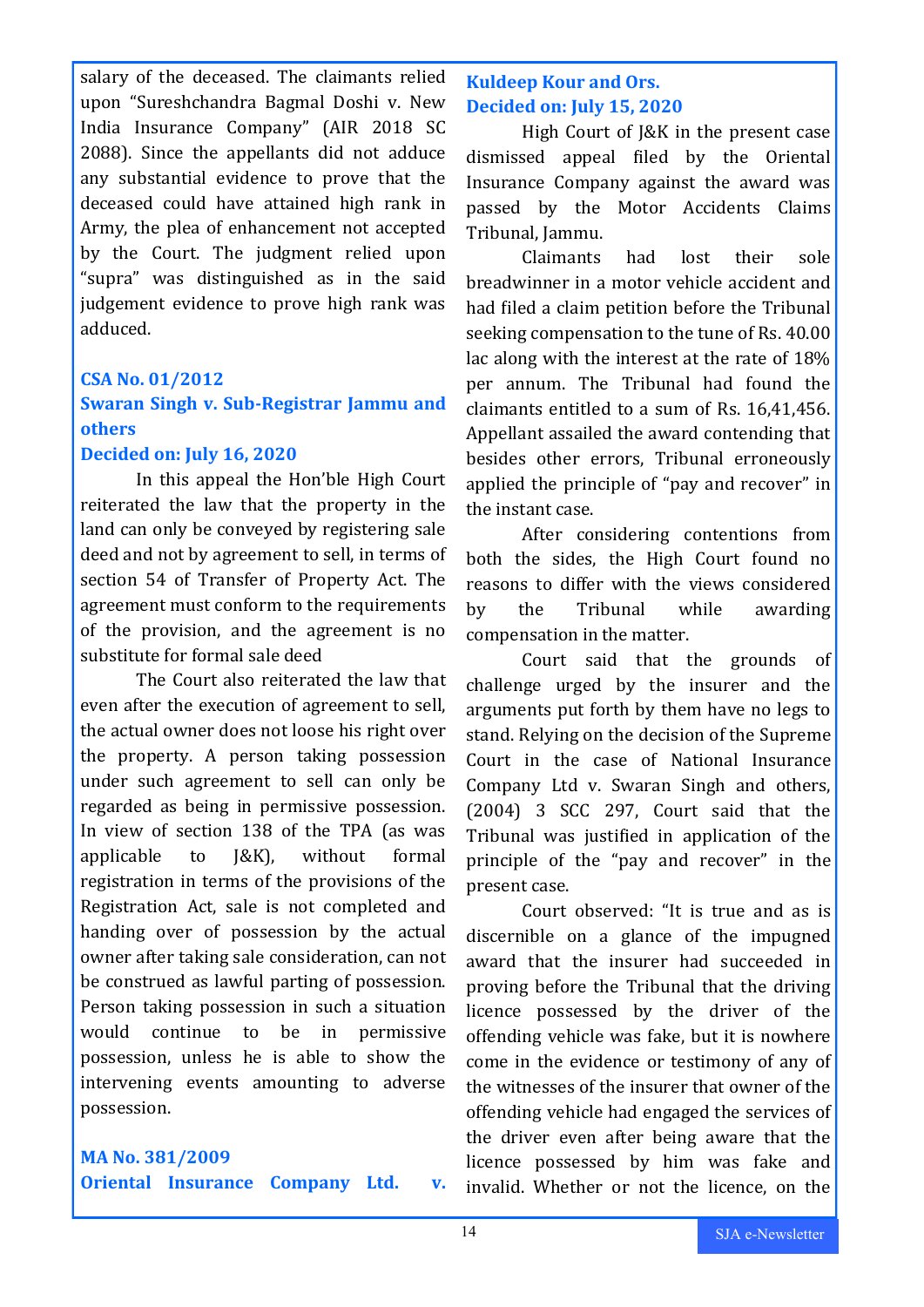face of it, was fake or the same could have been detected only after an enquiry made from the licencing authority, which had issued it, is also not in the evidence on record."

The court also observed that the Tribunal has committed no illegality in increasing the income of the deceased by adding 50% by way of future prospects.

However, Court found the cross objections filed by the claimants seeking enhancement of the compensation as justified and modified award of the Tribunal to that extent saying that the Tribunal had erred in applying right multiplier while awarding compensation. The modified award of compensation released in favour of the claimants by the Court eventually stood at Rs. 18,22,172.

### **MA 629/2010**

### **National Insurance Co. Ltd. v. Yousaf Din & Others**

### **Decided on: July, 2020**

In this appeal the Hon'ble High Court discussed about the validity or otherwise of the driving license of the driver at the time of the accident.

In this case, the insurer has assailed the impugned award on the sole ground that the driver of the offending vehicle was not holding a valid and effective driving license at the time alleged accident. The driver was holding a driving license to drive Light Motor Vehicle only. The vehicle involved in the accident i.e. Qualis is a light motor vehicle with its unladen weight of 2225 kg, which is less than 7500 kg and, therefore, in terms of Section 2(21) of Motor Vehicles Act, 1988, a driver who holds light motor vehicle driving license would be entitled to drive a light commercial / transport vehicle.

Held, a person with a light motor vehicle driving license is entitled to drive transport vehicles below 7500 kg in weight.

### **MA No. 281/2012 Reliance General Insurance Co. Ltd. v. Sudesh Devi and others Decided on: July 07, 2020**

In terms of Section 30 of Employees Compensation Act, 1923, an appeal filed is not to be considered as a regular appeal but in-fact the only question which is to be considered is, whether any substantial of law is involved appeal would lie only in such cases where substantial question of law has been raised.

The Court referred to law laid down by the Hon'ble Supreme Court in Sir Chunni V. Mehta & Sons Ltd v. Century Spg. & Mfg. Co. Ltd. that, "a question of law would be a substantial question of law if it directly or indirectly affects the rights of parties and there is some doubt or difference of opinion on the issue. In Krishna Kumar Aggarwal v. Assessing Officer it was held that if the question is settled by apex court or the general principles to be applied in determining the question are well settled, mere application of it to a particular set of facts would not constitute a substantial question of Law"

The deceased-Kulbir Singh was driving Indica Car from Srinagar to Jammu on 02.07.2009, met with an accident at Shetani Nallah near Banihal, as a result of which, he alongwith two other occupants of the Car died on the spot. The deceased was 26 years old at the time of his death and was drawing a salary of Rs.5000/ - per month plus Rs.2000/ - as trip charges. The said vehicle at the time of accident was insured with appellant-Insurance Company. The appellant-Insurance Company filed its objections before the Commissioner, however, respondent No. 3- Owner of the offending vehicle appeared in person once before the Commissioner, but thereafter as he absented himself, therefore, was proceeded ex-parte.

The appeal was admitted by the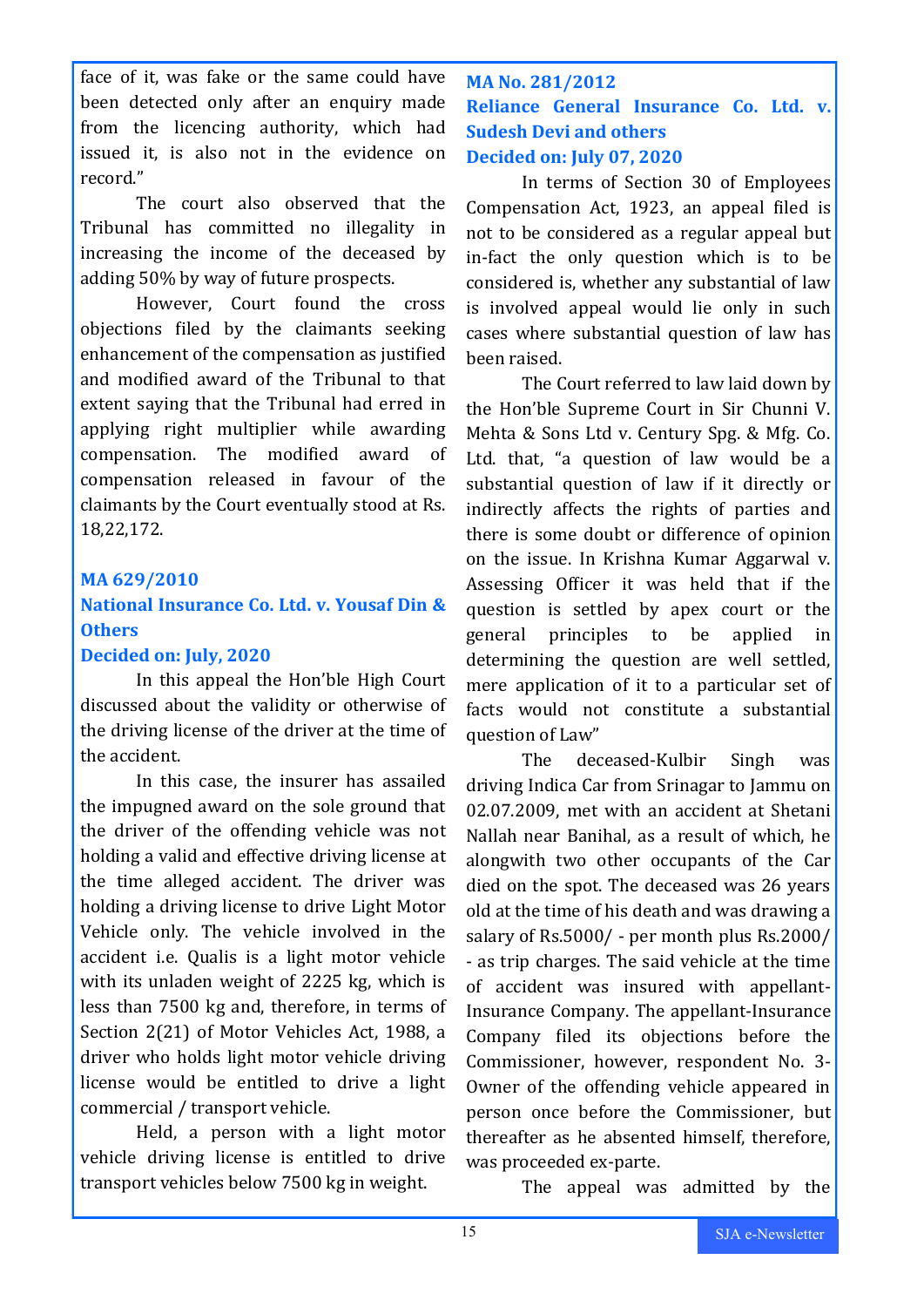Hon'ble High Court and issues were framed in the case and were discussed as well. The appellant has framed the substantial question of laws from A to G of the appeal but none of them was treated as the substantial questions of law. The court relied upon the judgement of the Supreme Court viz, 'North East Karnataka Road Transport Corporation v. Sujatha" which held that:

"9. At the outset, we may take note of the fact, being a settled principle, that the question as to whether the employee met with an accident, whether the accident occurred during the course of employment, whether it arose out of an employment, how and in what manner the accident occurred, who was negligent in causing the accident, whether there existed any relationship of employee and employer, what was the age and monthly salary of the employee, how many are the dependents of the deceased employee, the extent of disability caused to the employee due to injuries suffered in an accident, whether there was any insurance coverage obtained by the employer to cover the incident etc. are some of the material issues which arise for the just decision of the Commissioner in a claim petition when an employee suffers any bodily injury or dies during the course of his employment and he/ his LRs sue/s his employer to claim compensation under the Act.

10. The aforementioned questions are essentially the questions of fact and, therefore, they are required to be proved with the aid of evidence. Once they are proved either way, the findings recorded thereon are regarded as the findings of fact."

Held, that all the issues are issues of fact and not of law and as appeal lies only, if substantial question of law arises, therefore this appeal is not maintainable and there is no merit in this appeal and the same is, accordingly dismissed.

**CR No.46/2020 Nirmal Kumari v. Raj Bahadur Singh Jamwal & Anr.**

### **Decided on: June 29, 2020**

A civil revision was filed in terms of Section 115 of CPC against the order passed by the trial Court in a civil suit titled "Raj Bahadur Singh Jamwal v. Nirmal Kumari" whereby the application filed for rejection of plaint by the petitioner/defendant was dismissed on the ground that though, the oral agreement to sell was not valid, the other relief i.e. the relief of permanent prohibitory injunction restraining the petitioner/ defendant from interfering in the peaceful possession of the respondent/plaintiff can proceed independently.

The petitioner/defendant agreed that the oral agreement to sell was not maintainable. However, the relief of permanent prohibitory injunction claimed by the respondent/plaintiff restraining the petitioner/defendant from interfering in the peaceful possession of the respondent/ plaintiff was dependent upon the relief of specific performance of oral agreement to sell claimed by the respondent/plaintiff and hence, was not maintainable.

Disagreeing with the petitioner's plea, the High Court observed that the respondent/ plaintiff in his plaint has categorically averred that he is in possession of the land for the last more than fifteen years and even the Khasra Girdwari with regard to possession exists in his favour and that the relief of permanent prohibitory injunction claimed by the respondent/plaintiff against the petitioner/ defendant is sustainable independently of the relief of specific performance of contract.

Relying on D. Ramachandran v.. R.V. Janakiraman & others, (1993) 3 SCC 267, the Hon'ble High Court dismissed the petition and observed that under Order 7 Rule 11 of CPC, there is no provision or concept of partial rejection of the plaint. The plaint can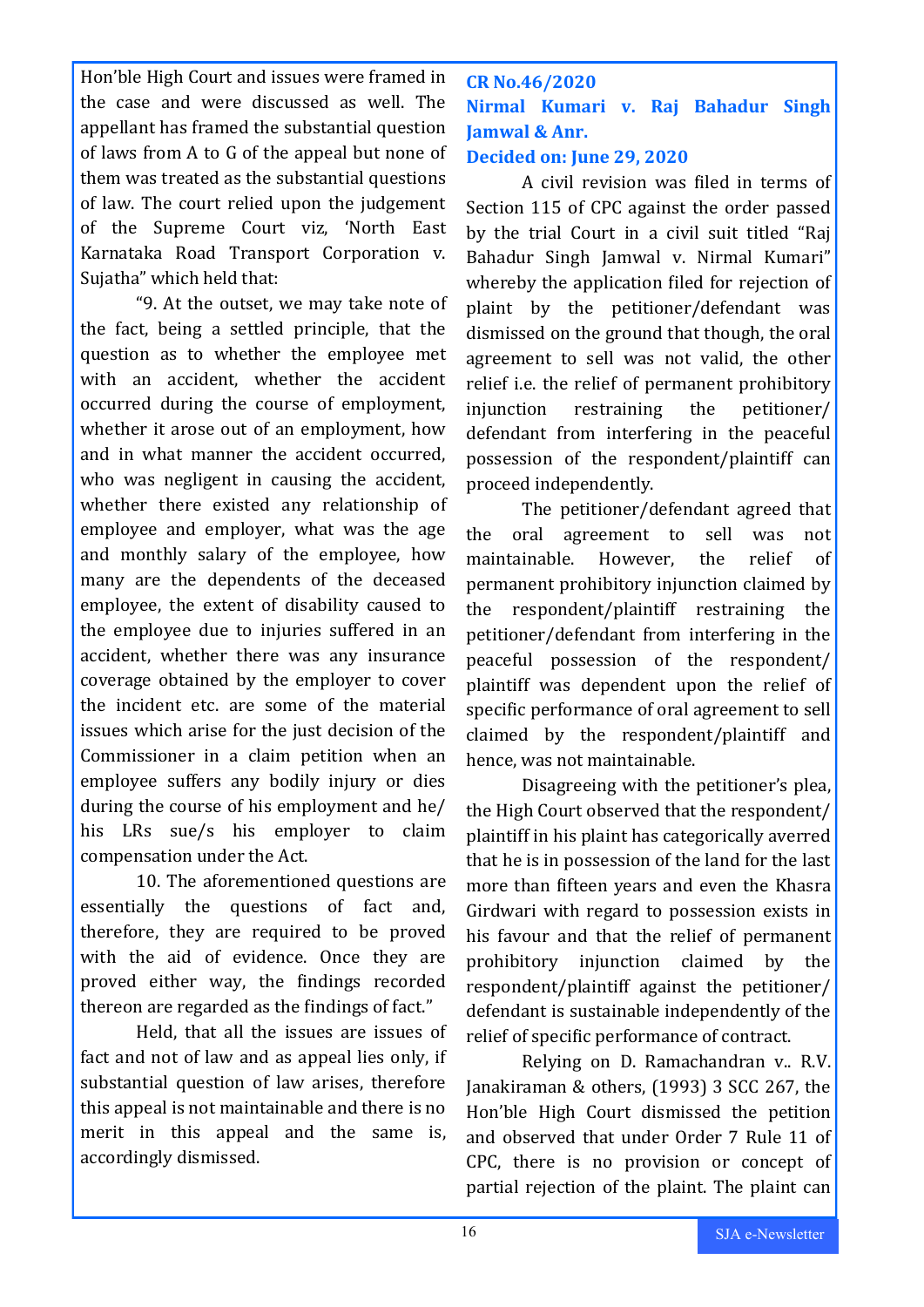either be rejected as a whole or not at all.

### **Writ Petition (C) No. 922/2020 Anil Kohli v. Union Territory of J&K through Secretary Finance Deptt. & Ors. Decided on: June 30, 2020**

While taking up the matter relating to the J&K Excise Act, Svt. 1958 read with J&K Liquor License and Sale Rules, Svt. 1984, Hon'ble High Court of J&K ruled that though the J&K Excise Act, Svt. 1958 and J&K Liquor License and Sale Rules, Svt. 1984, do not provide for issuance of notice or for giving an opportunity of being heard to a license holder in case any action is contemplated to be taken under these rules. Yet the Act and Rules do not expressly exclude the principles of natural justice. Taking this into consideration Hon'ble High Court of J&K held that the impugned order and communications made to the petitioner do not stand the test of fairness and reasonableness besides being violative of principles of natural justice and are liable to be quashed. As it is well settled by the Hon'ble Supreme Court in a long line of decisions, that statutory silence is taken to imply compliance with the principles of natural justice particularly where the statutory rights of parties are considerably affected.

### **Civil Second Appeal No: 01/2013 Omkar Singh and Anr. v. Rajinder Singh Decided on: July 23, 2020**

The respondent had filed a civil suit in the trial court for possession of land measuring 08 Marlas on the basis of right of prior purchase being co-sharers to the land in dispute thereto, sale whereof had been already made by appellant no. 2. Consequently, the trial court held that the respondent was the co-sharer of the land in dispute and that the notice of the sale deed so made by the appellants was not served upon by the respondent. The first appellate

authority also gave a concurrent finding of the abovesaid judgement.

The Hon'ble Court while appreciating the findings of the trial court and the court of first appeal, relied on the Supreme Court's judgement Union of India v. Ibrahim Uddin (2012) and Order XLI, rule 27. The Hon'ble Court also considered the findings of the trial court based on Uttaradi Mutt v. Raghavendra Swamy Mutt, Hukum Chandra(D) thr. L.R's v. Nemi Chand Jain, Om prakash Gupta v. Ranbir B Goya and Jabbar Bhat v. Ashmi; that improvement of status over land can defeat right of pre-emption and to what stage can such claim be made. This was directly explained in Shyam Sunder v. Ram Kumar (2001). The law settled by the apex court is; that right of a pre-emption is required to be settled at the earliest either on pre-emptor's proving his qualification to pre-empt on the date of the sale, on the date of filing of suit, and on the date of the decree of the Court of the first instance or vendee improving his status till the adjudication of suit for preemption and after adjudication of suit any loss of qualification by the pre-emptor or vendee improving his status equal or above to right of pre-emptor is of no consequence.

The Court therefore held that the trial court and first appellate court have rightly appreciated the law on the subject, and thereby dismissed the second appeal.

**Q350**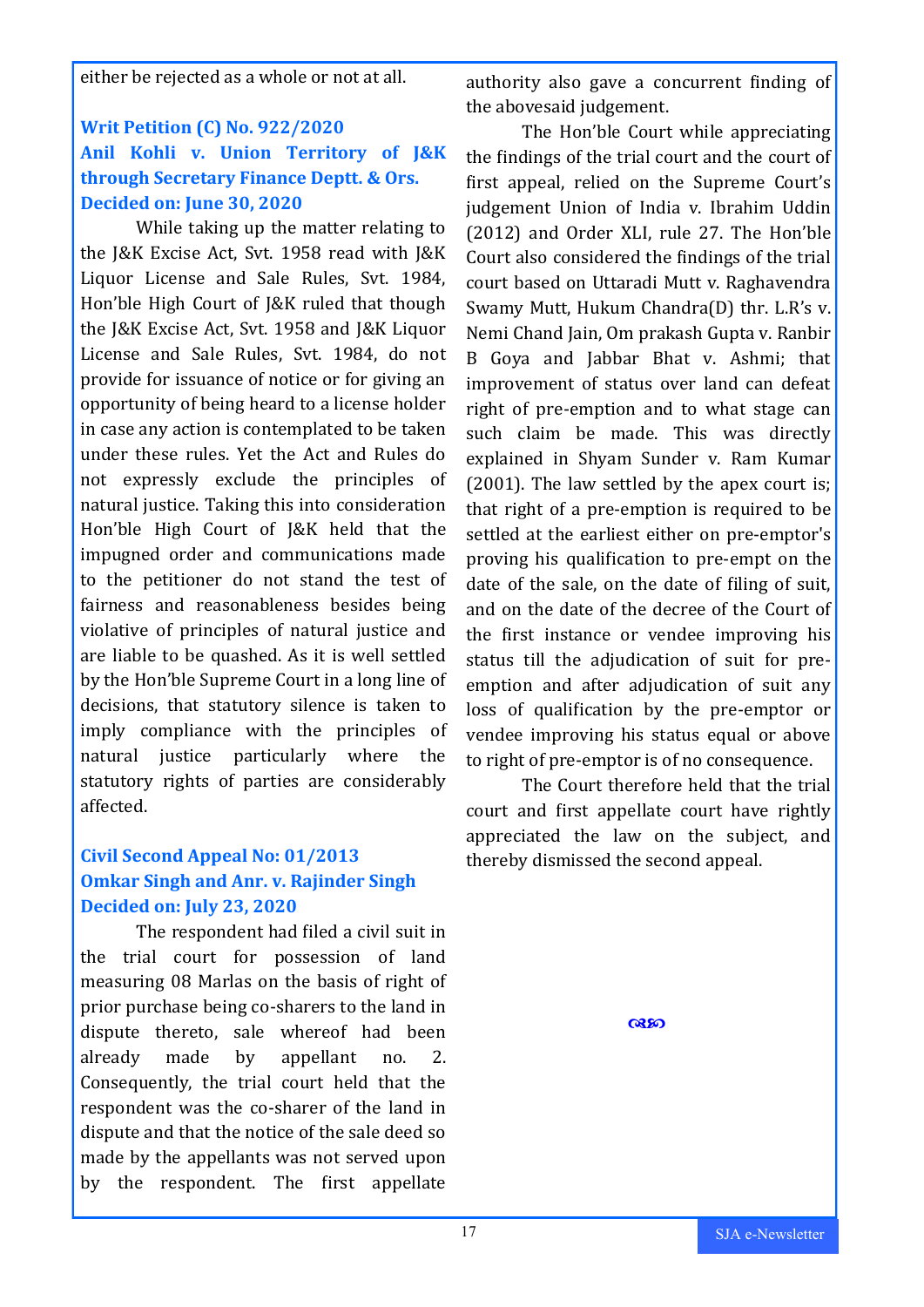### **ACTIVITIES OF THE ACADEMY**

### **Commemoration Ceremony in observance of National Doctors' Day**

J&K Judicial Academy's activities for the month of July 2020, commenced with collaborative effort of the Judicial Academy with the Jammu and Kashmir State Legal Service Authority, on 1st July, in organizing "Online Talk and Commemoration Ceremony in observance of National Doctors' Day". This programme recognized the commitment of Medical Heroes in healing communities and providing selfless service and healthcare. Three panelists, namely, Dr. Sanjay Kumar Basin (Prof & HOD, Surgery, Govt. Medical College Jammu), Dr. S. Mohammad Salim Khan (Prof & HOD, Community Medicine, Govt. Medical College Srinagar) and Dr. Tsering Morup, Senior Anesthetist Consultant, S.N. Hospital Leh, guided the session, in which they highlighted the health issues faced by people in the wake of Covid-19 pandemic, and the role of Health Professionals as frontline warriors. The panelists highlighted the importance of the National Doctors' Day and discussed the enriching contribution of Dr. B.C. Roy, a physician, philanthropist, educationist, social worker and politician, in whose name this day is celebrated. They urged the medical community to draw inspiration from the selfless work and vision of Dr. B.C. Roy in the field of community service and health.

The Panelists explained various facets of Covid-19 pandemic and talked about the significant role being played by the Doctors and other Health workers by working tirelessly in preventing the spread of pandemic, treating the affected patients and saving the lives of thousands of sick patients, after their own lives to considerable threat. They also recognized the tremendous efforts of the people in general in rendering helping hand to the medical community. The panelists cautioned that in this time of pandemic, the people need to take all the precautions and follow all the health safety protocols in order to minimize the spread of virus. The pandemic has the potential of exploding and affecting a sizeable population and putting already stressed health institutions

under tremendous pressure. In the Indian scenario, it will be very difficult situation.

Mr. M.K. Sharma, Member Secretary, J&K SLSA recognized and appreciated the efforts of medical community in general and the Doctors in particular. He enlisted the achievements of the health workers as frontline warriors. He also thanked the panelists for their enlightening views.

### **Webinar on "ICT Advances and Scope of Artificial Intelligence in Justice Delivery"**

On 1st July, 2020 J&K Judicial Academy took lead in initiating dialogue on use of Artificial Intelligence (AI) in Judiciary. A Webinar titled Webinar on ICT Advances and Scope of Artificial Intelligence in Justice Delivery" was organized. This programme was guided by Dr. Pavan Duggal, Advocate Supreme Court of India and Vice Chancellor, Cyber Law Online University. Dr. Pavan Duggal began his discussion by highlighting latest advancements in the field of Information and Computer Technology and discussed the technological transformation in the governance in big organizations and Government setups. He discussed that the Information Technology has revolutionized the working culture and has brought efficiency and transparency in the governance. The technology has empowered the common man and the mobile phone has transformed the way the common man interacts with the world and gains access to the information requisite for his day to day use.

Talking about the use of ICT in the Judicial Institutions, Dr. Duggal recognized the contribution of e-Courts project and the consistent efforts made by it in transforming the working culture in justice dispensation. He said that for bringing improved efficiency and smooth workflow, it is needed to upgrade the technology commemorating the latest advances in the ICT. Then he discussed the scope of AI in Justice Delivery System. He told the participants that in some jurisdictions across the world, Judiciary has started experimenting with the AI, and so far with very positive outcomes. In noncore areas like disposal of Traffic challans and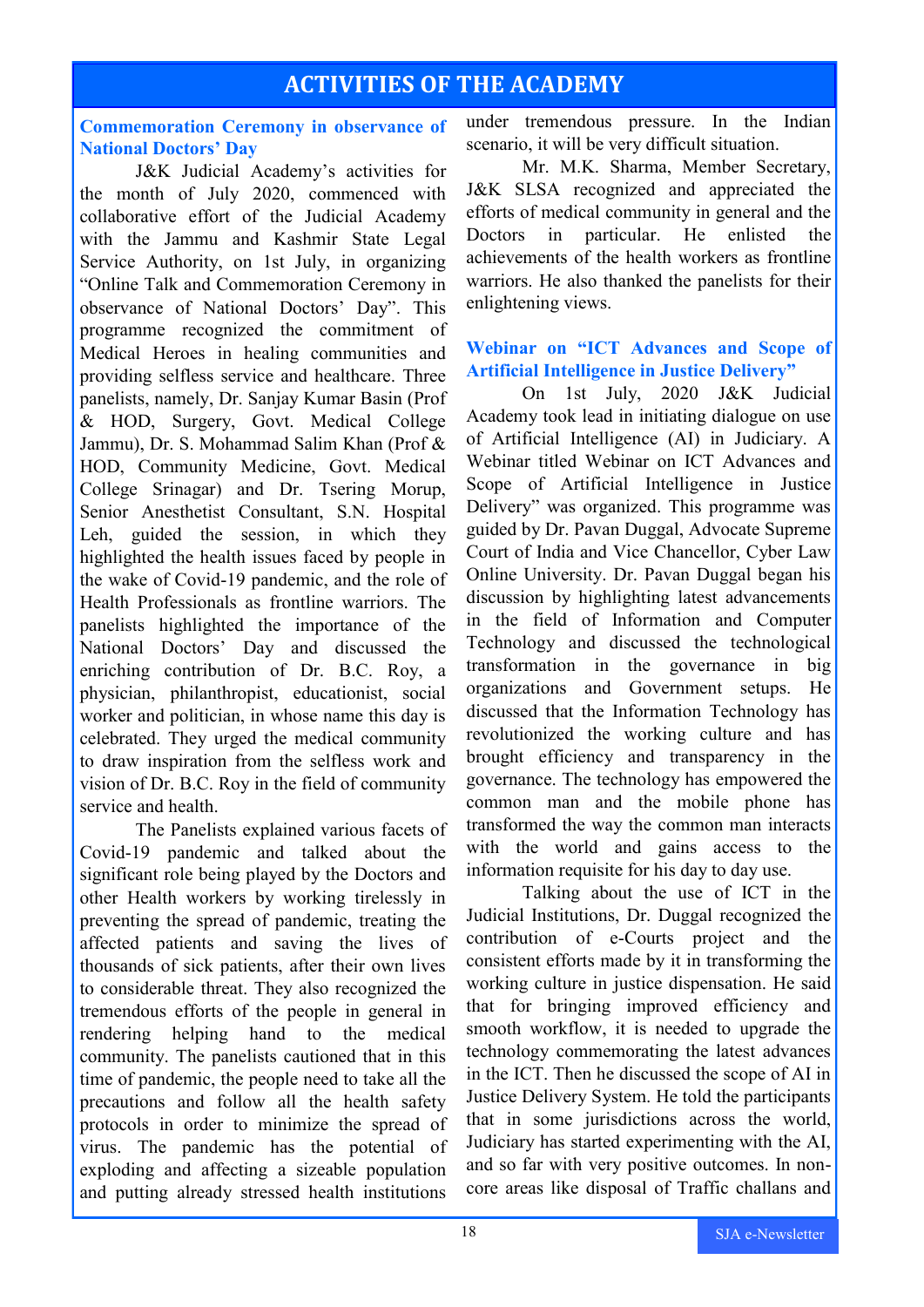bail applications, apart from doing the research and administrative work, the use of AI has been very encouraging. In the context of advances made in India, Dr. Duggal said that quite an exponential progress has been made in bringing the AI in governance, and in the Judicial Delivery system AI is almost ready to be used in disposal of Motor Accident Claim cases to begin. In the field of legal research, AI is going to revolutionise the way Judges make research pertaining to the cases coming up before them. In the overall scenario, the AI shall be of great help to the judges in administration of Justice and in automation of court processes. Though, the AI is no substitute for the dimensions of the human brain, it can definitely supplement the efforts of judges in arriving at just and expeditious rendering of justice.

Dr. Duggal complimented the J&K Judicial Academy for leading the way in starting discussions on the latest developments of ICT in general and AI in particular.

### **Online Workshop on "Law Governing Forests, Wildlife and Environment"**

Three days Online Workshop on "Law Governing Forests, Wildlife and Environment" organised by J&K Judicial Academy in collaboration with the J&K Forest Department, on 2nd to 4th July, 2020. Online workshop was e -inaugurated by Ms Justice Gita Mittal, Hon'ble the Chief Justice of High Court of Jammu and Kashmir, in presence of Justice Sanjay Dhar, Hon'ble Judge High Court of J&K, Dr. Mohit Gera, Principal Chief Conservator of Forests and HoFF, J&K, Sh. T. Rabi Kumar, Chief Conservator of Forests, Central, along with other senior officials from the Forest Department.

The 3-day online module on laws governing forests, wildlife and environment was developed on the initiative of the Chief Justice, by the Forest Department involving experts in forest and environmental laws from across the country including officers from J&K Forest Department. All the important spheres concerning the environment were covered in the module. In the online workshop, Judicial officers from UTs of J&K and Ladakh, trainee judicial Officers from Telengana, and public prosecutors from J&K as well as law officers of the

Government participated. Officers working in the Forest Department at various levels also participated in the deliberations.

Hon'ble the Chief Justice, while inaugurating the online workshop spoke on sensitization and empowerment of judicial officers and other stake holders in justice delivery system, on various laws and legislations on forest conservation and environment protection. She also stressed on creating awareness among the judicial officers on various important issues such as Sustainable Development Goals, global warming, carbon footprint, CAMPA and its related terms such as CA and NPV, and various other Acts such as Prevention of Cruelty to Animals, 1960, Wild life Protection Act, 1972 etc. She said that J&K is endowed with rich Biodiversity which needs to be preserved. She complemented the efforts of the Forest Department in protection of this natural wealth. She also emphasised on the need for more such programmes addressing basic issues on environment and biodiversity. She also called for concerted efforts of all the stakeholders and society in preservation and protection of environment for the future generations.

Dr Mohit Gera, PCCF & HoFF, J&K gave an overview of forests, wildlife and environment sector and said that the role judiciary has been tremendous in conservation of forest and protection of the environment. Dr. Gera also gave examples from several landmark judgements handed down by the Hon'ble the Supreme Court and the National Green Tribunal. Sh. T. Rabi Kumar, CCF Central, gave an overview of 3-day module.

On the first day in two technical sessions, Mr Kunal Satyarthi, IFS, Principal CASFoS, Dehradun and Mr. Ramesh Kumar, Chief Conservator of Forests, Jammu spoke on the Forest Legislation in India and J&K. They highlighted various provisions of law and judicial pronouncements of the Supreme Court, various High Courts and National Green Tribunal which have contributed to the development of Jurisprudence on environment. The experts on the subject also talked about the provisions of law which are requisite for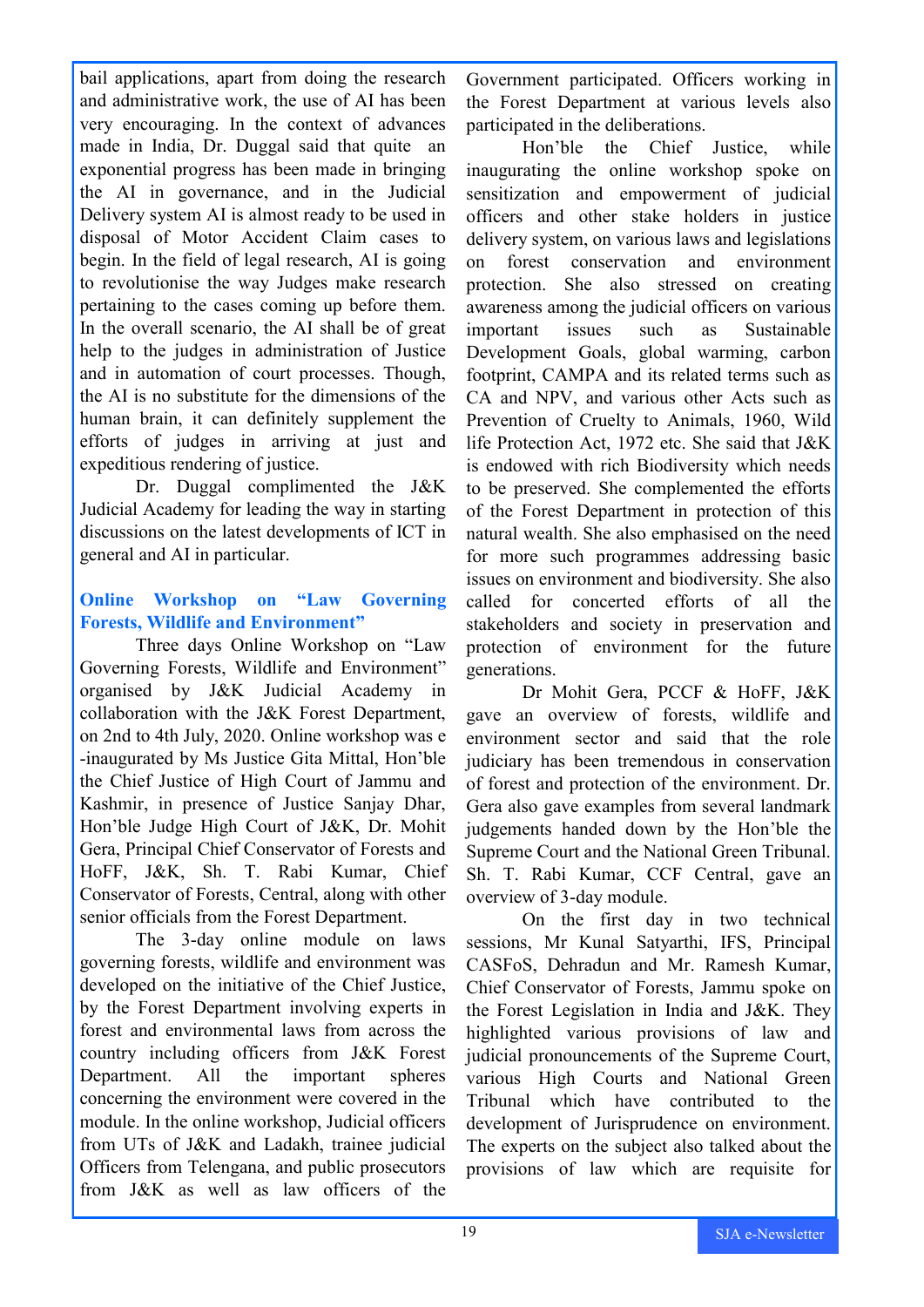protection and conservation of forests and are required to be implemented in letter and spirit to secure protection of environment. They talked about necessity to engage with every stakeholder to understand the importance of protection of environment.

On the 2nd day of the workshop, the resource persons namely Mr. M.K. Kumar, IFS, Regional Wildlife Warden, Jammu, Mr. Ritwick Dutta, Senior Lawyer practicing in the Supreme Court and National Green Tribunal, made presentation on Wildlife Protection Act, 1972 and Forest Conservation Act, National Green Tribunal Act and various landmark judicial pronouncements from the Supreme Court respectively. Mr. Kumar in his address talked about various facets of the wildlife protection regime in place in India and highlighted the provisions of law in which the judiciary has to intervene. He also discussed the provisions pertaining to penalty and exercise of jurisdiction by the magistrates. Mr. Ritwick Dutta in his elaborate presentation discussed the historical perspective and the provisions of Forest Conservation Act. He highlighted the journey of legislations from exploitation of forests for the human needs to protection of forests as essential requisite for survival of ecology and environment. He also discussed the interventions of the Supreme Court of India in developing the environmental jurisprudence through various landmark judgements, which led to a greater understanding of the need to protect the environment and ecology. Various exploitative practices of the polluting industries could be curbed on these interventions. Mr. Dutta said that the Supreme Court of India has become a role model for all the jurisdictions across the world, in the matter of protection of environment. He also highlighted the background of the need to establish the National Green Tribunal and discussed the useful interventions made by it since the time of its inception.

On the last day of the workshop, Mr. Vasu Yadav, IFS, Additional Principal Chief Conservator of Forests, Dr Nadeem Hussain, IFS, Regional Director, J&K Pollution Control Board and Smt. Uma Devi, IFS, Additional Secretary, Ministry of Environment, Forests and

Climate Change, Government of India, addressed the participants on varied subjects including, the Environment Protection Act, Air (Prevention and Control of Pollution) Act, Water (Prevention and control of Pollution) Act and the Biological Diversity. Mr. Vasu gave an overview of various legislations on the protection of environment which have played a vital role in protecting, preserving and improving the environment and ecology. He also discussed the role of specialised agencies created by the governments in terms of the environmental laws. He flagged the need for strengthening the prosecution wing of the government in relation to the environmental laws for creating a sense of deterrence.

Smt. Uma Devi in her presentation on the Biological Diversity Act, highlighted the need for preservation of the biological diversity for the health of the ecology, animal and human existence on the Earth. She explained that the biodiversity is the variety and variability of life on Earth and is typically measure of variation at the genetic, species and ecosystem level. She said that the nature has created biological diversity in flora and fauna, and in animals, that ensures the continuous process of evolution for survival in the struggle for existence. Biodiversity boosts ecosystem productivity where each species, no matter how small, all have an important role to play. Biodiversity has resulted in greater variety of crops. Greater species diversity than ensures natural sustainability for all life forms.

The programme concluded with valedictory address by Smt. Uma Devi and concluding remarks by Mr. Mohit Gera. Vote of thanks was proposed by Mr. T. Rabi Kumar.

### **Webinar on "The Role and Responsibilities of the Public Prosecutors"**

On 6th July, 2020, J & K Judicial Academy organised webinar on "The Role and Responsibilities of the Public Prosecutors" for the benefit of the Public Prosecutors, Additional Public Prosecutors and Law Officers of the Government handling criminal cases in the High Court. Mr. Bharat Chugh, Advocate Supreme Court of India was the resource person in the online training programme. Quoting from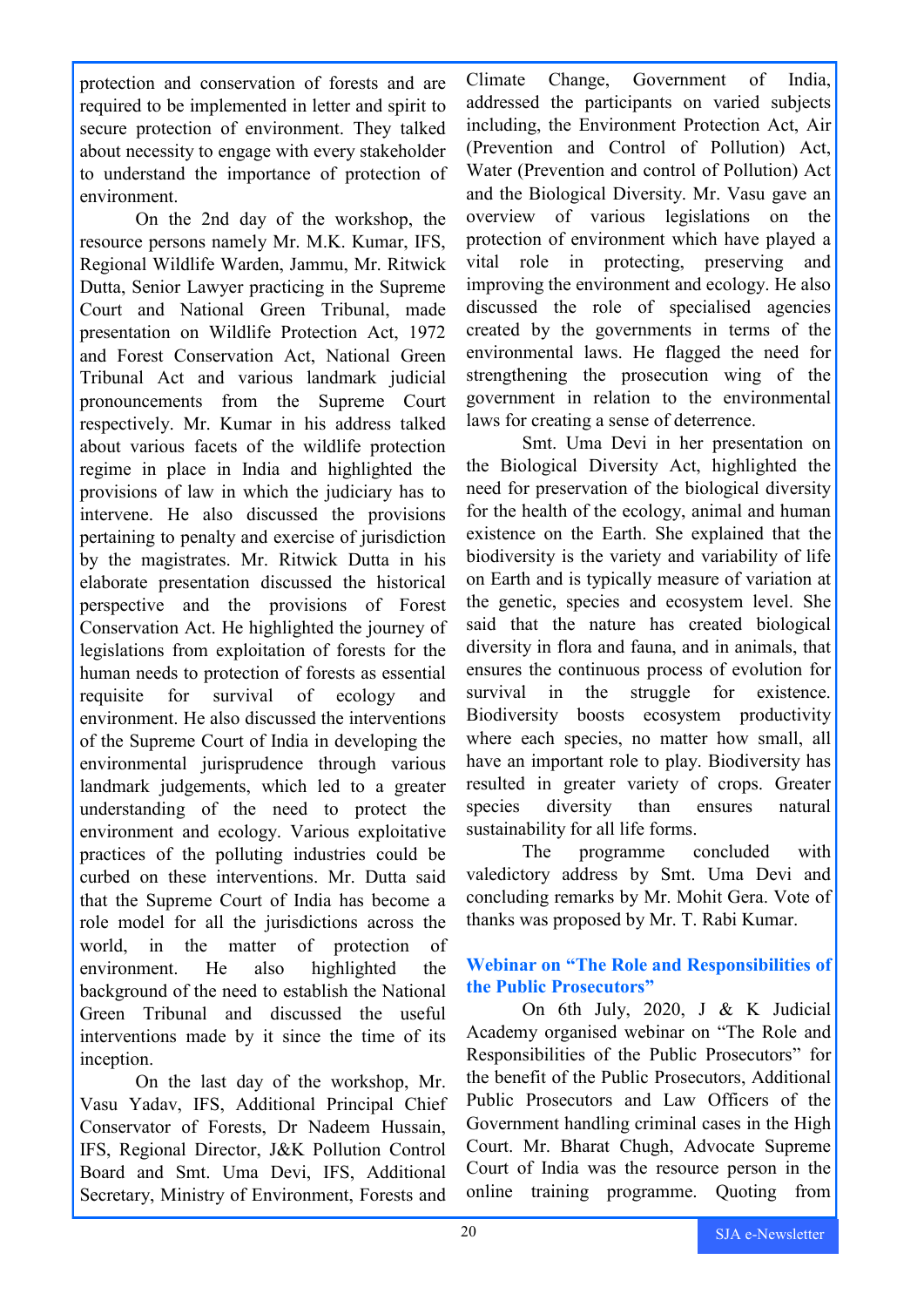practices in the world over, Mr. Chugh highlighted the importance of the institution of Public Prosecutor. He said that the Public Prosecutor enjoys the statutory powers and performs the functions enjoined upon him by law. Though, he acts as an officer of the Government but in the matter of performing his functions the statute requires him to have a fair degree of independence. Mr. Chugh enlisted the provisions of law which give power and functional independence to the public prosecutor. He also quoted from various judicial pronouncements, in which the role of the public prosecutor and the nature of his responsibilities have been highlighted. He said that the public prosecutor is required to perform the public function, as such he is required to show high degree of ethical and moral conviction. He is required to perform his functions with transparency and accountability, for he is answerable to the public in general for all his acts. He draws his powers from the public trust and confidence. The public prosecutor is not expected always to make efforts for the conviction of accused prosecuted by him, but he must always side with law. If the law requires an accused to be discharged or acquitted, he should not hesitate in stating so with fairness to the court. After all, the public prosecutor ought to act with utmost fairness in accordance with the spirit of law.

### **Webinar on "Gender Justice"**

On 8th July, 2020, the Judicial Academy organized a webinar on "Gender Justice". Ms Justice Roshan Dalvi, former Judge of the Bombay High Court addressed the participating Judicial Officers, trainee judges from Jammu & Kashmir and Telangana, and the law officers of the Government. In her presentation, Justice Dalvi gave an overview of the international covenants and the provisions of the Constitution of India, calling for creation of just society in which gender issues are addressed with utmost sensitivity. She started her presentation with the gender perspective and enlisted numerous instances where gender perspective comes into play but is often ignored. She said that the gender inequalities stem from the primitive mindset and indifferent attitude of the society

since generations together. There has been a reluctance on the part of society to accept the change and thereby to create an environment where gender on its face would not play any role. This required setting up of legal framework for achieving gender justice. The Constitution of India is the bedrock of equality and justice, which provides for special provisions for the woman and children recognizing the importance of protective and positive discrimination. She said that the historical instances of discrimination are refusing to die down, however the incremental changes have happened. In the present scenario, it is needed to create a gender just regime for development of all sections of the society. The social setup is not going to change unless the gender-based issues continue to occupy our thinking. Of late, the legislature in India has recognised the need for taking progressive steps for the 3rd gender as well. Special legislation has been enacted, giving recognition to the 3rd gender, taking it out from the binary of male and female. Justice Dalvi highlighted that now the time has come when the gender issues should not occupy our thinking process but the social relevance of every citizen of the country is recognised. It is needed to give full effect to the potential inherent in every individual. Only then we can expect the society to prosper in true sense.

### **Online Session on "Focus and Concentration: Setting the Right Balance"**

On 11th July, 2020, the Judicial Academy organised an Online Session with Prof. (Dr) Ved Kumari, Law Campus, Delhi University. Prof. Ved Kumari started her deliberations with the opening remarks that judging is a greatly stressful job and talked about the importance of focus and concentration in the justice delivery process. She said that it is scientifically proven that hearing and listening are different aspects. Listening is different from mere hearing in the sense that listening involves the cognitive faculties rather that mere use of ears. Findings in this field have recognized the importance of 'Active Listening'. Listening is not sitting in silence waiting for other person to speak. An 'Active Listener' is required to pick up verbal and non-verbal cues by using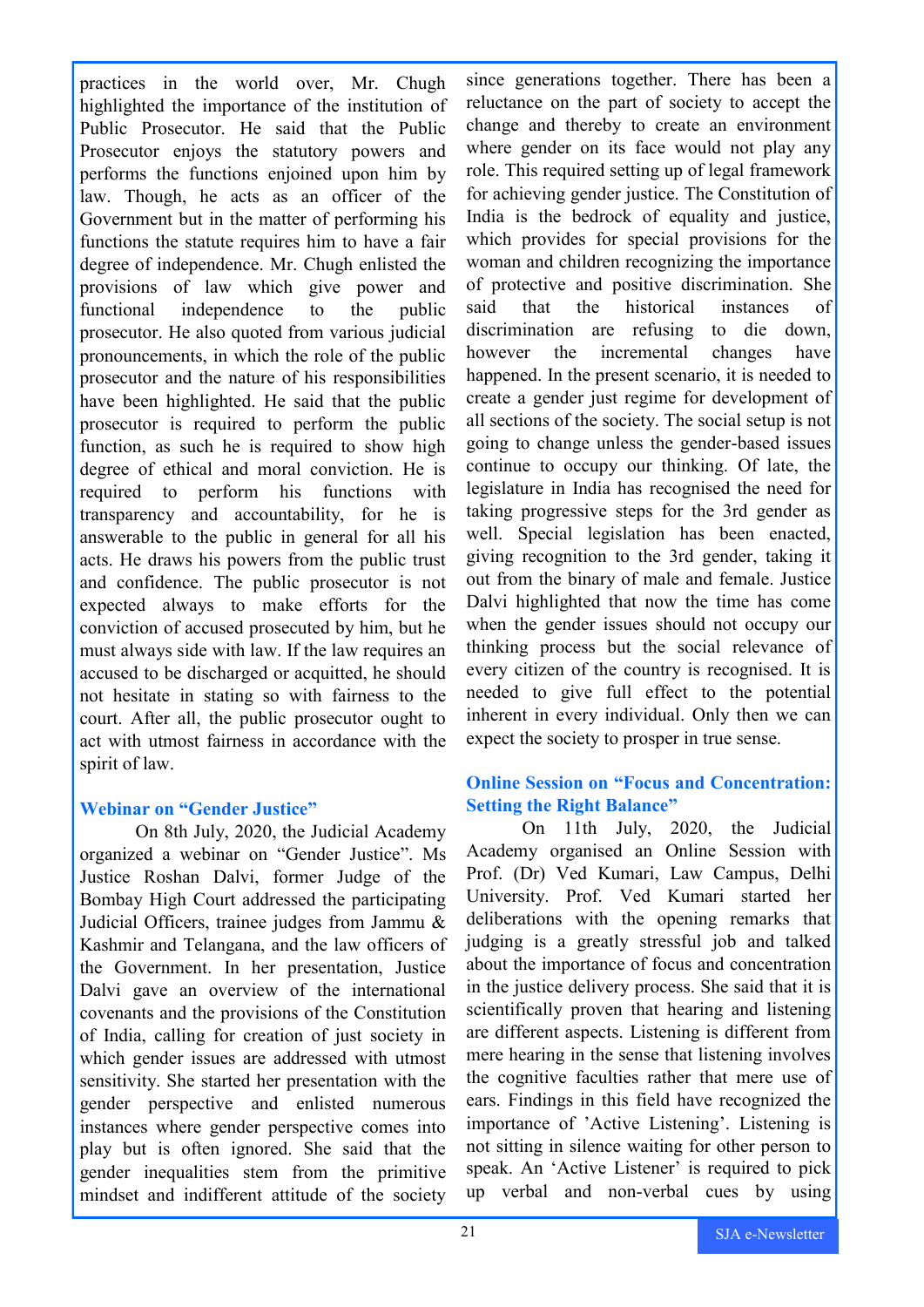cognitive faculties. Judges are expected to hear patiently and to focus on every aspect of the judicial processes going on in the court. This would require a judge to be sufficiently skillful in the art of concentration. She further said that it is difficult to engage in the process of hearing with requisite concentration for a longer period. It would require a judge to be well equipped and to attain sufficient level of concentration by constant practice. She exhorted that the meditation, with requisite scientific temper, can give desired levels of transformation in a judge from a passive listener to an active participant in the process of hearing. Requisite level of the mind training is needed to achieve the desired levels of focus and concentration. Unless a right balance is the achieved, a judge is sure to miss out many finer points when his concentration and focus are lost. The resource person demonstrated a few exercises and activities with a view to give an insight to the judicial officers to practice and achieve the desired levels of focus and concentration. The judicial officers learned various techniques of meditation for achieving good results for the mental and physical wellbeing, thereby to increase the efficiency and quality of justice delivery.

### **Online Awareness Programme on "Covid-19: Addressing the Health Concerns"**

With the continued focus on the health concerns in the wake of ongoing Covid -19 pandemic, the Judicial Academy organised an Online Awareness Programme. Earlier, a few programmes on the similar issue were organised by the High Court on the initiative of Hon'ble the Chief Justice. With emergence of new information and the continued medical research, it necessitated the continued dialogue. Dr Satish Bhardwaj from 'Godmans Rescue' NGO, Delhi, guided the session. Dr Bhardwaj has been, since the inception of the pandemic, dealing with the patients in emergency and ICU. He addressed various issues concerning the health in the wake of ever-growing number of patients and development of vaccine not nearsighted. He advised the participants to take all requisite precautions for personal safety in order to prevent contracting Covid – 19

infection, by maintaining social distancing norms and observing hand and respiratory hygiene. He cited the instances from Delhi and other metropolitan cities in which the spread of virus has been phenomenal, and told the participants that more and more information is now available for the researchers and doctors which has resulted in better understanding of the behaviour of the virus. This has in turn resulted in better handling of the patients with symptoms of Covid – 19 or asymptomatic persons. He said that a lot of misinformation is available on the social media that has created a fear psychosis in everybody's mind. This fear psychosis must be removed, and it needs to be understood by all that there are better ways to deal with the problem and tackle it by practicing requisite protocols and SOPs. Dr Bhardwaj took several questions posed by the curious participants and satisfied their concerns.

### **Webinar on "Contours of Law on Sanction to Prosecute Public Servants"**

On 15th July, 2020 the Judicial Academy organized a Webinar "Contours of Law on Sanction to Prosecute Public Servants", for Public Prosecutors, Additional Public Prosecutors and Law Officers of the Government in UTs of J&K and Ladakh. Mr. Pradeep Mehta, Joint Director (Retd.), Faculty Member Chandigarh Judicial Academy was the resource person. Mr. Mehta gave insight into various dimensions of Law relating to sanction for Prosecution under the general Penal Laws as well as under special legislations like Prevention of Corruption Act. He highlighted that the purpose of the provisions relating to the sanction is for the Government and the sanctioning authority to see that anything done by a public servant in the course of his public duties with mala-fide intention and not authorized by law does not go unpunished and also that no unnecessary harassment is caused to the public servants in the lawful discharge of their public functions. Mr. Mehta also enlisted differences in the scheme of various legislations pertaining to sanction for prosecution. He highlighted the legal position on various aspects of law on sanction for prosecution, referring to the judicial pronouncements from the Supreme Court of India and various High Courts.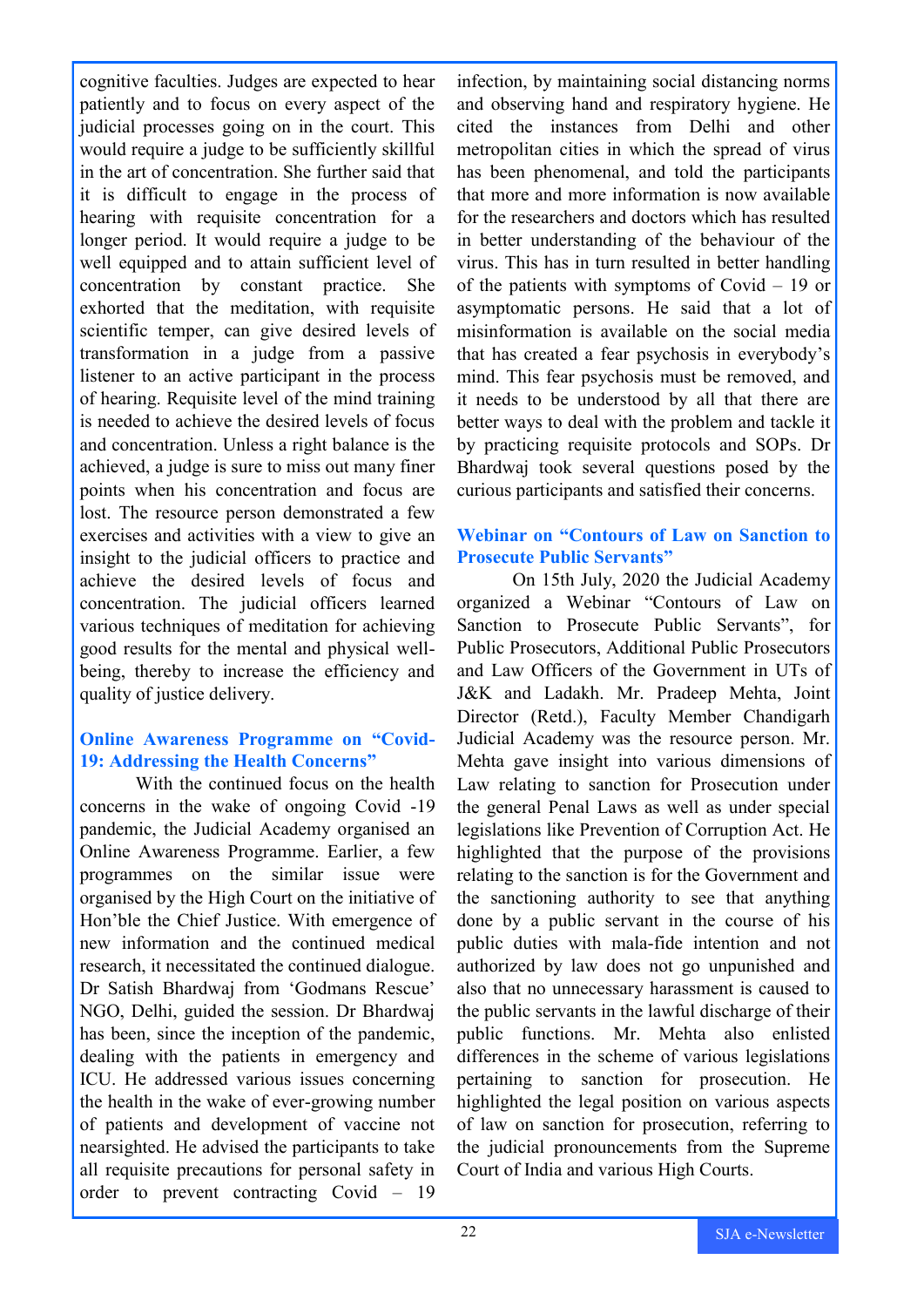**Webinar on "Management of Judicial Stress"**

On 18th July, 2020 the J&K Judicial Academy organized a webinar on "Management of Judicial Stress". Prof. Balram Gupta, Former Director National Judicial Academy and presently Director (Academics) Chandigarh Judicial Academy, conducted the programme. Judicial Officers and Trainee Judges from the UTs of Jammu and Kashmir and Ladakh and Trainee Judges from Telangana Judicial Academy attended the programme. Prof. Balram Gupta had earlier conducted the similar programme that was hosted by SCC Online Learning Centre in Collaboration with Chandigarh Judicial Academy. The deliberations in the programme were quite mesmerizing and engaging.

While speaking in the deliberations Prof Gupta talked about the culture of a Judge and of Judicial system. Saying that the job of a Judge is stressful, Prof. Gupta delved into various aspects of judging which create stressful impact on the mind of a Judge. He shared a few anecdotes from the judicial history and demonstrated how the great judges were able to overcome the stress coming their way in the course of justice delivery. He exhorted the participant judges to follow the stress busting techniques and to take care of health as an utmost priority. Quoting from the writings of great authors, he advised the judges to adopt calm, cool and composed posture with smile on the face for the lawyers and the litigants to confine trust and confidence in the judges. Humility and sobriety are the basic attributes of a Judge. He said that integrity is the fundamental quality of a judge. If these attributes are inculcated by the judges, it earns them a lot of respect, which in turn makes their iob easy.

Prof Gupta advised the participants to read the biographies and good writings of celebrated judges and legal professionals and to learn from their experiences. Updation of legal knowledge on regular basis is essential for keeping pace with development of law and to render quality justice. He also said that a judge should always make endeavor to keep on improving and this process of learning should never stop. Learning the administrative qualities is also very essential as the judges act as leaders in their respective jurisdictions, within the scope of judicial dispensation. They have to manage the manpower and resources, as such learning management skills is of utmost importance. This skill development effort and the experiential learning helps the judges to command respect and good will, which is helpful in managing the judicial stress.

### **Online Workshop on "Law on Dishonor of cheques"**

Two days Online Workshop was conducted by the Judicial Academy on "Law on Dishonor of Cheques" for the Judicial Magistrates and Trainee Judges, on 22nd and 23rd July, 2020. Mr. Ramakanth Devulapally, Senior District & Sessions Judge, Senior Faculty Member at Telangana Judicial Academy was the resource person. In his presentations on two days Mr. Ramakanth discussed every aspect of the trial of complaints of dishonor of cheques, in finer details. He referred to a good member of judicial precedents handed down by the Supreme Court and various High Courts on different aspects of the law on dishonor of cheques. He traced the history of Law on dishonor of cheques and gave the perspective of development of Law in this regard. The changes incorporated by the Legislature from time to time were discussed and the impact of such amendments was also thoroughly discussed. He laid special emphasis on the latest amendments carried out in the year 2018, aimed at clarifying the position as to jurisdiction of the courts and providing for grant of interim compensation by the trial courts and the appellate courts ni cheque dishonour complaints. The deliberations at the workshop by Mr. Ramakanth were greatly helpful for the judicial officers to understand the nitty-gritties of law and the understanding of law gained by them shall be helpful in effectively and expeditiously dealing with the cheque dishonor cases.

### **Webinar on "Law of Maintenance under different Legislations"**

J&K Judicial Academy organized a Webinar on Law of Maintenance under different Legislations, on 24th July, 2020 for the judges of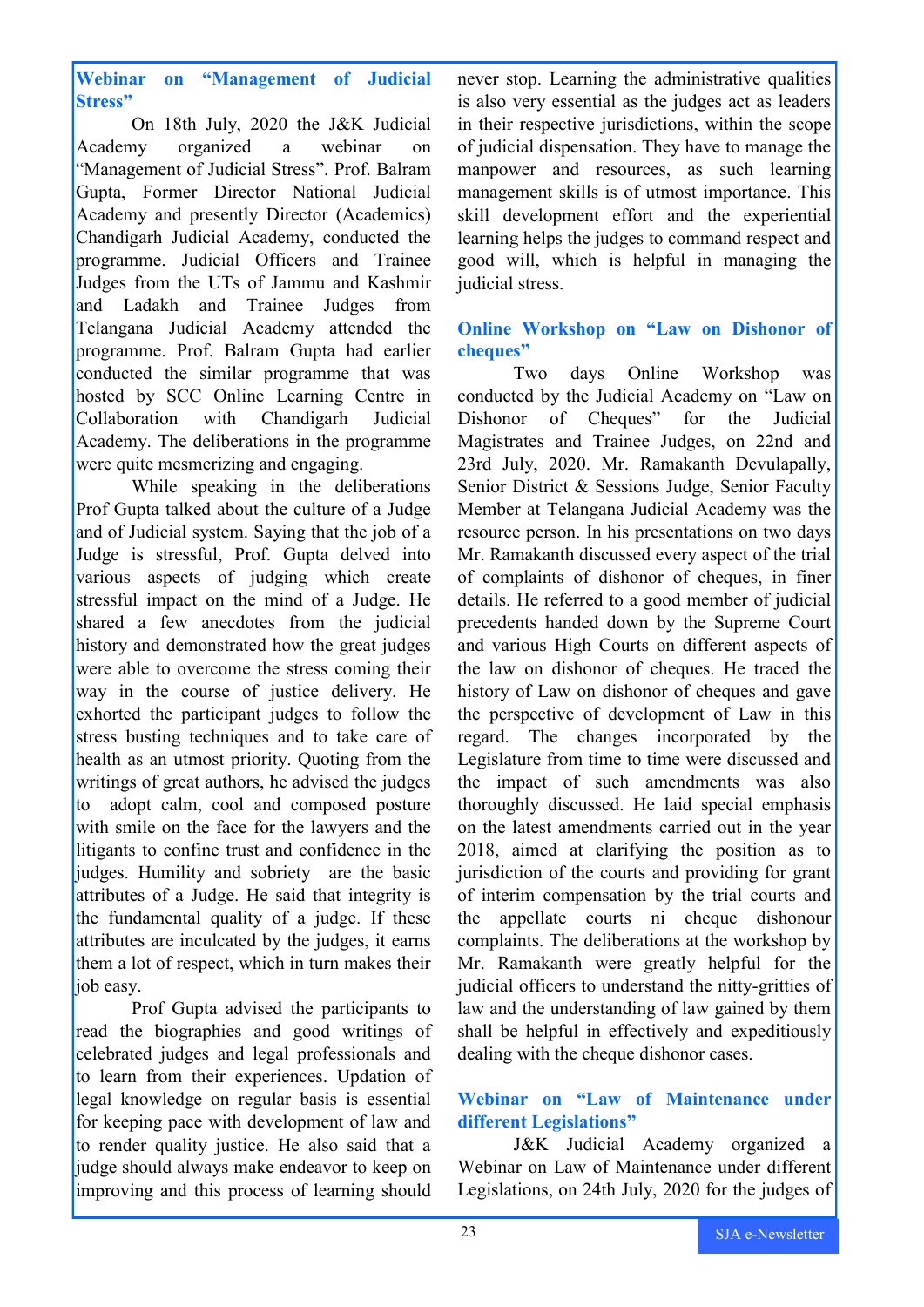all ranks in the UTs of J&K and Ladakh. Trainee Judges from Telangana Judicial Academy also joined the deliberations along with their faculty members.

Ms. Swati Chauhan, Principle Judge, Family Court Nanded, Maharashtra was the expert to guide the participating judicial officers. She had earlier guided two programmes on family court matters organized by the J&K Judicial Academy in Jammu and Srinagar. In her scholarly address Ms. Swati discussed the provisions of various legislations concerning grant of maintenance to wife, children, spouse, live-in partners and parents. She discussed the development of law on maintenance, mainly highlighting the provisions of maintenance under Section 125 CrPC and Section 23 of Protection of Women from Domestic Violence Act. She also discussed various provisions of law having civil contours and dealt by the civil courts. She discussed the fundamental principles of law for grant of maintenance. She quoted from various pronouncements handed down by the Supreme Courts and various High Courts on different aspects of maintenance law. She also ably addressed the queries of the participants.

### **Webinar on "Constitutional Vision of Justice"**

J&K Judicial Academy organized a webinar on Constitutional Vision of Justice on 27th July, 2020, in which Judicial Officers from UTs of J&K and Ladakh and Trainee judges from J&K and Telangana participated. Some Judicial Officers from North-eastern States and Maharashtra also joined the programme.

Former Director of National Judicial Academy Prof G. Mohan Gopal addressed the participating judges on the pertinent topic of the Constitutional vision of justice, as is required to be followed by the subordinate judiciary in day to day work of judicial dispensation. Dr. Mohan Gopal talked about the freedom struggle of India and evolution of the values which form the bedrock of the justice in all its manifestations. He said that the preamble of the Constitution of India contains the foundational principles of justice, which are

further unfolded in Part-III and Part-IV of the Constitution. The vision of justice is primarily founded in the constitutional values, evolved from freedom struggle and Gandhian philosophy i.e. truth (Sathya), non-violence (Ahimsa), upliftment of the last person in the queue (antyodya) and development of all (Sarvodya). These principles are the grundnorm and basic tenets of the preamble i.e. justice, equality, fraternity and dignity.

Dr. Mohan Gopal further elaborated that the judiciary being an important pillar of democracy and an organ of State, is mandated to follow and practice the fundamental principles contained in the preamble and Part-III and Part-IV of the constitution. It is needed by every judge to inculcate in himself the values enshrined in the Constitution and rise above the personal views of morality. The judges are required only to follow the principles of the constitutional morality. The resource person discussed the lives of great judges like Justice Krishna Iyer, Justice P.N. Bhagwati and Justice Ghajendragadkar and said that these legal luminaries had imbibed in themselves the fundamental principles of justice, which is reflected in their judicial pronouncements. Every judge must learn from them and ensure sticking to the principle philosophy of the Constitution in their every judicial action, and start seeing every issue coming up before them from the prism of right and wrong according to the constitutional values.

Dr. Mohan Gopal discussed the recent judicial pronouncements of the Supreme Court and highlighted that there has been a clear and emphatic recognition in these judgments of the principle of Constitutional morality and many social and community based practices are being considered on the basis of the test so laid down.

The participant judges were greatly benefitted by the scholarly discourse of Dr. Mohan Gopal, the original proponent of the Constitutional Vision of Justice.

෬෨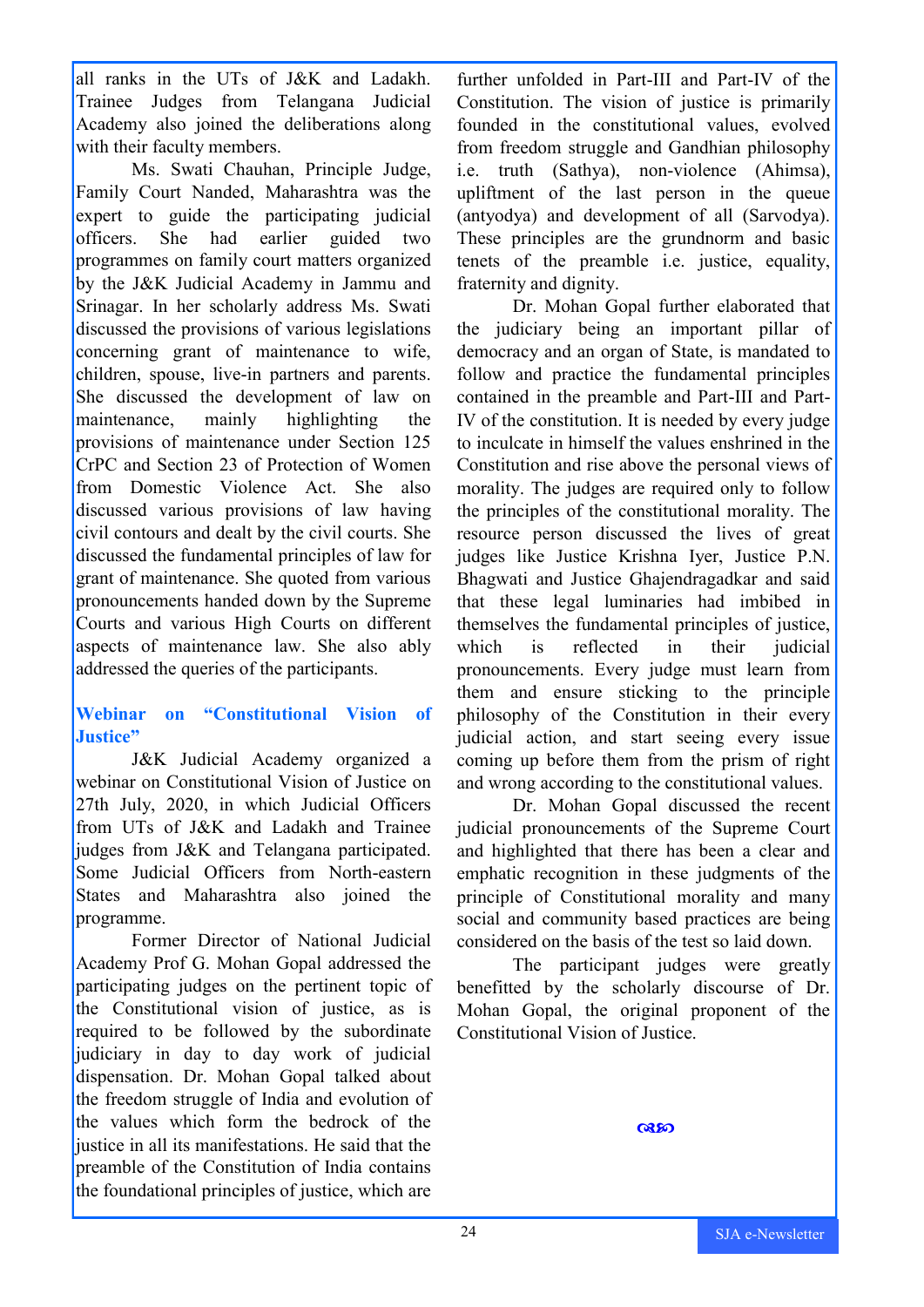### **JUDICIAL OFFICER'S COLUMN**

### **SUPREME COURT DIRECTIVE IN THE CONTEXT OF ELECTRONIC EVIDENCE**

Recently, a 3-Judge Bench of the Supreme Court in Arjun Panditrao Khotkar v. Kailash Kushanrao Gorantyal & Ors.,Civil Appeal Nos. 20825-20826 of 2017, decided on July 14, 2020, answered a reference in the context of admissibility of electronic evidence and requirement of certificate envisaged under Section 65B of the Evidence Act. This has settled the position of law that had become blurred in view of few judgments of the Supreme Court taking somewhat contrary views. A note on the position of law is included in another section of this newsletter. The Supreme Court, however, has recognised the difficulty involved in the process of collection, admission and appreciation of electronic evidence and has felt the intervention of law making body to streamline the procedures involved. The concern of the Supreme Court is reflected in the following observation:

"63. It is also useful, in this context, to recollect that on 23 April 2016, the conference of the Chief Justices of the High Courts, chaired by the Chief Justice of India, resolved to create a uniform platform and guidelines governing the reception of electronic evidence. The Chief Justices of Punjab and Haryana and Delhi were required to constitute a committee to "frame Draft Rules to serve as model for adoption by High Courts". A five-Judge Committee was accordingly constituted on 28 July, 2018. After extensive deliberations, and meetings with several police, investigative and other agencies, the Committee finalised its report in November 2018. The report suggested comprehensive guidelines, and recommended their adoption for use in courts, across several categories of proceedings. The report also contained Draft Rules for the Reception, Retrieval, Authentication and Preservation of Electronic Records. In the opinion of the Court, these Draft Rules should be examined by the concerned authorities, with the object of giving them statutory force, to guide courts in regard to preservation and retrieval of electronic evidence."

The Supreme Court was conscious of the fact that unlike procedure regarding reception of the traditional documentary evidence and material objects, procedure for reception of electronic evidence is not free from many technicalities and difficulties. Electronic records involve many complex processes and is of fragile nature, prone to tampering/changes without ostensible notice. It needs technical skills to understand the complexities involved, for which judges usually are not trained enough. For the judges to overcome these difficulties, it needs to have uniform guidelines and SOPs to handle with the electronic evidence. From the above-noted observations of the Supreme Court, clear recognition has been made to the contribution of the Committee comprising Hon'ble Judges Justice Rajesh Bindal, Justice S. Muralidhar, Justice Rajiv Sahai Endlaw, Justice Rajiv Narain Raina and Justice R.K. Gauba. Guidelines and draft rules suggested in the meticulous report prepared by the Hon'ble Committee, after thorough consultation with different stakeholders in the justice delivery system, has been directed by the Supreme Court to be considered by the concerned authorities for giving statutory force. Therefore, till such statutory recognition is received by the draft rules, the courts confronted with the issue of electronic evidence can take cue from the draft rules to overcome the difficulties.

In the same judgment, Justice V. Ramasubramanian after scanning the position in various jurisdictions, suggested to have a relook on desirability of the special provisions in the Evidence Act as regards electronic evidence.

**- Editor**

### **(Guest Column) CONSTITUTIONAL MORALITY**

Indian Constitution is seventy years old. It is the longest Constitution. The meaning and scope of different Articles has undergone change with change of times. There are still Silences of the Constitution. Gradually, these Silences are being given Voice. So that they can speak. They can play their role in developing the Constitutional Jurisprudence. In the first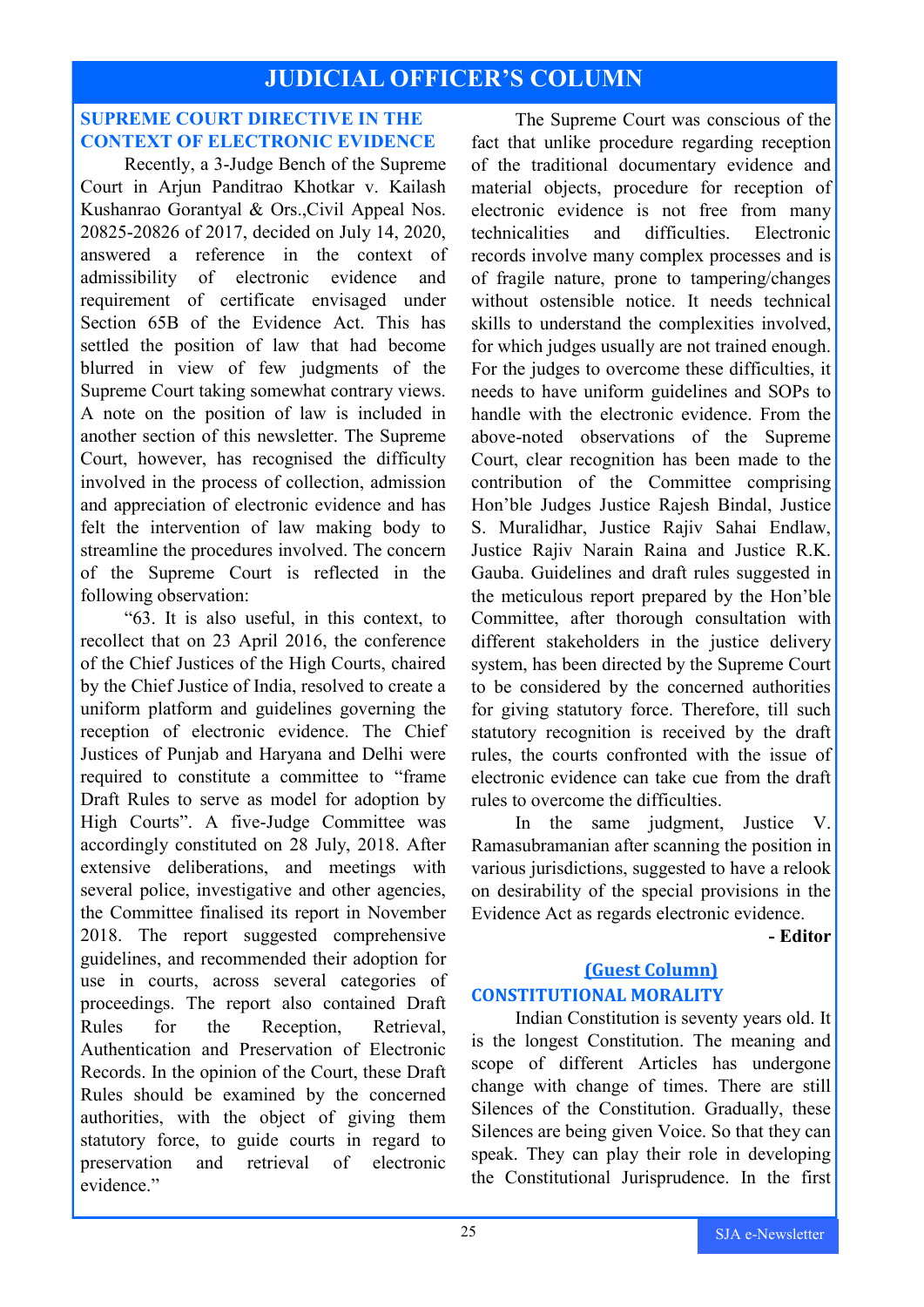quarter (1950-75), the Constitution stood amended 39 times. The first amendment itself (1951) added the ninth schedule. By the year 1975, 124 different Enactments had been added to 9th schedule. This provided the constitutional cover so that these enactments could be saved from being declared unconstitutional. The U.S. Constitution (1787) is 233 years old. Till date there are only 27 amendments. Indian Constitution has already crossed the century mark (in fact  $-104$ )

The Supreme Court is the 'Light-house' and the 'Lamp' of the Constitution. It is the 'Balancing-Wheel'. It provides 'Illumination' during dark and difficult times. It was laid down in 1973 that the 'Basic-Structure' of the Constitution cannot be diluted, damaged or destroyed. The journey from 1973 has proved that the 'Basic Structure' is the saviour of the Constitution. The Constitution no-where speaks of 'Basic Structure'. This silence which was given Constitutional Voice has made its presence felt loud and clear.

There are other Constitutional Silences also like 'Constitutional Morality' and 'Constitutional Values'. The word 'Morality' has been used in Articles 19, 25 and 26. The expression 'Constitutional Morality' has nowhere in the Constitution been used. The summit court used it in Keshavananda Bharati (1973). It is important that 'Basic Structure' and 'Constitutional Morality' were used in the same case. Both expressions are pregnant with elements of growth of Constitutional Jurisprudence. Both are guiding Constitutional Principles for the three organs of the state. They are brothers. Elder and younger. Crafting a constitution is one aspect. Working out a constitution for generations is equally, probably, a much bigger constitutional discipline and skill. It is a continuous process.

Constitutional Morality is culled-out from different provisions of the Constitution dealing with specific situations. It is the substance of those provisions which would speak of Constitutional Morality. It is adherence to the core principles of constitutional democracy. Governance of the system in accordance with Rule of Law is a complex exercise. No system is good or bad. It is human beings who run the

system make the difference. Rule of Law though not defined in the Constitution regulates and controls the system. The Three Organs of the State play different roles. The roles are demarcated. Not with mathematical precision. Therefore, there is need for co-ordination. Cooperation. Connectivity. Understanding. It is in this process that Constitutional Morality links them together. Each organ must understand its role in the context of Constitutional Morality. Constitutional Morality is a running thread. Constitutional Morality will help each organ to take up its role in the constitutional perspective. Morality may have different perspectives. In the governance of the country, the focus will have to be on Constitutional Morality.

It is suggested that Constitutional Morality is unruly-horse. It would be difficult to regulate and control it. It would differ from Judge to Judge. From Bench-to-Bench. Opinions differ in this regard. The same used to be said about the Basic Structure. To-day, Basic Structure has merged and emerged as the focal point of the Indian Constitution. Other countries being governed by modern Constitutions are considering Basic Structure as an importable constitutional device. Therefore, why should it not be adopted and adapted in different respective systems? It is felt that it is only a matter of time. In due course of time, even Constitutional Morality will become a tool of good governance.

Indian apex court has already used Constitutional Morality in some situations. As a concept, it has been used meaningfully. This virus of Constitutional Morality will create antibodies. In due course of time, it is hoped that Constitutional Morality will be a potent constitutional weaponry to introduce constitutional discipline in the governance of the country.

Dr. B.R. Ambedkar while introducing the Draft Constitution on November 4, 1948 made it clear that Constitutional Morality was to be cultivated. The expression was not used in the body of the Constitution. It required commitment to certain core aspects of the Constitution. This commitment was to be cultivated. Cultivation takes time. In A.K. Gopalan (1951), the summit court gave literal